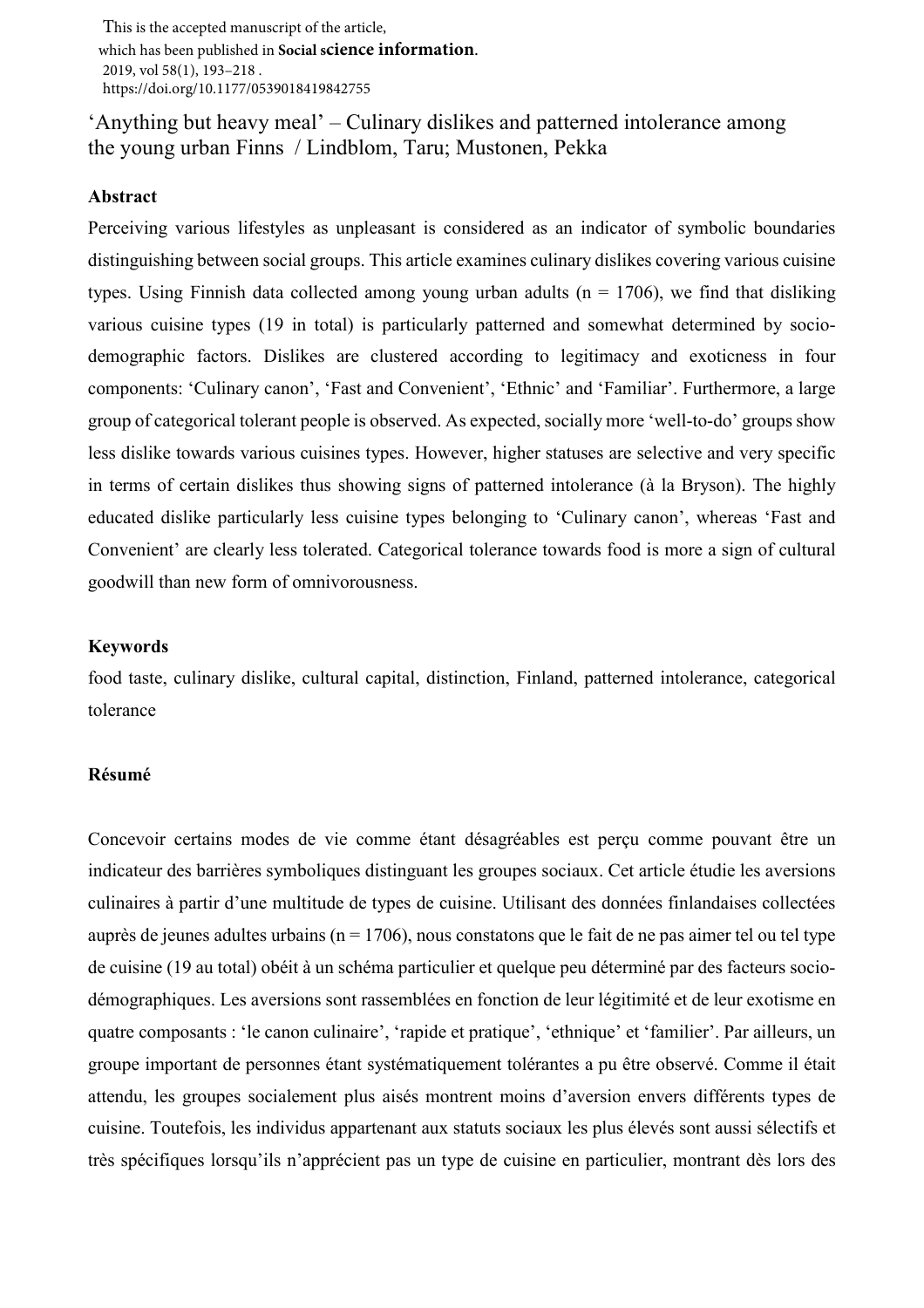signes d'intolérance spécifique / fragmentée (à la Bryson). Plus particulièrement, les plus éduqués n'aime pas un nombre réduit de types de cuisine appartenant aux 'canons culinaires', tandis que ceux faisant partie de la catégorie 'rapide et pratique' sont de façon évidente moins tolérés. La tolérance absolue envers tout type de nourriture constitue plus un signe de bonne volonté culturelle qu'une nouvelle forme d'omnivorité.

### **Mots-clés**

goût culinaire, aversion culinaire, capital culturel, distinction, Finlande, intolérance spécifique, tolérance absolue

## **Introduction**

Individuals posit themselves into society by adapting their consumption behaviour, both intentionally or unintentionally (e.g. Bocock, 1993; Miles, 1998). Social groups tend to emulate valued preferences, generally those held by people in higher social positions. Even if the values are not reflected in their realised behaviour, it is still very likely that they affect the expressed preferences of those individuals. This has become clearly visible in studies asking people about their cultural consumption, healthy living habits, and many other accounts regarding everyday consumption (e.g. Mick, 1996). People tend to make choices according to what they regard to be socially desirable or appropriate for their status. These consumption choices reflect taste patterns, attitudes and values, which in turn translate into different positions in social hierarchy, as Pierre Bourdieu (1984) observed decades ago.

Accordingly, people tend to express positive attitude (i.e. liking) in a relatively indiscriminate manner. Although preferences have been the main focus under scrutiny in literature regarding taste, sociological scholarship has recurrently affirmed that negative taste (i.e. disliking) creates distinctions to at least the same degree as liking (e.g. Bryson, 1996; see also Purhonen, 2011). Bourdieu (1984: 56) has noted that for individuals of higher status, the exclusion from other fractions is made primarily through negation, by expressing *dislike* towards the preferences for lower level tastes. Elaborating on this, in a study on symbolic boundaries, Bethany Bryson (1996) claimed that by embracing a wide variety of cultural genres the modern elite fractions tend to show 'patterned tolerance'. Her research (1996) showed, however, that despite of being open to diversity, the elite classes still draw strict symbolic boundaries by excluding some particular (often only one or two) genres by expressing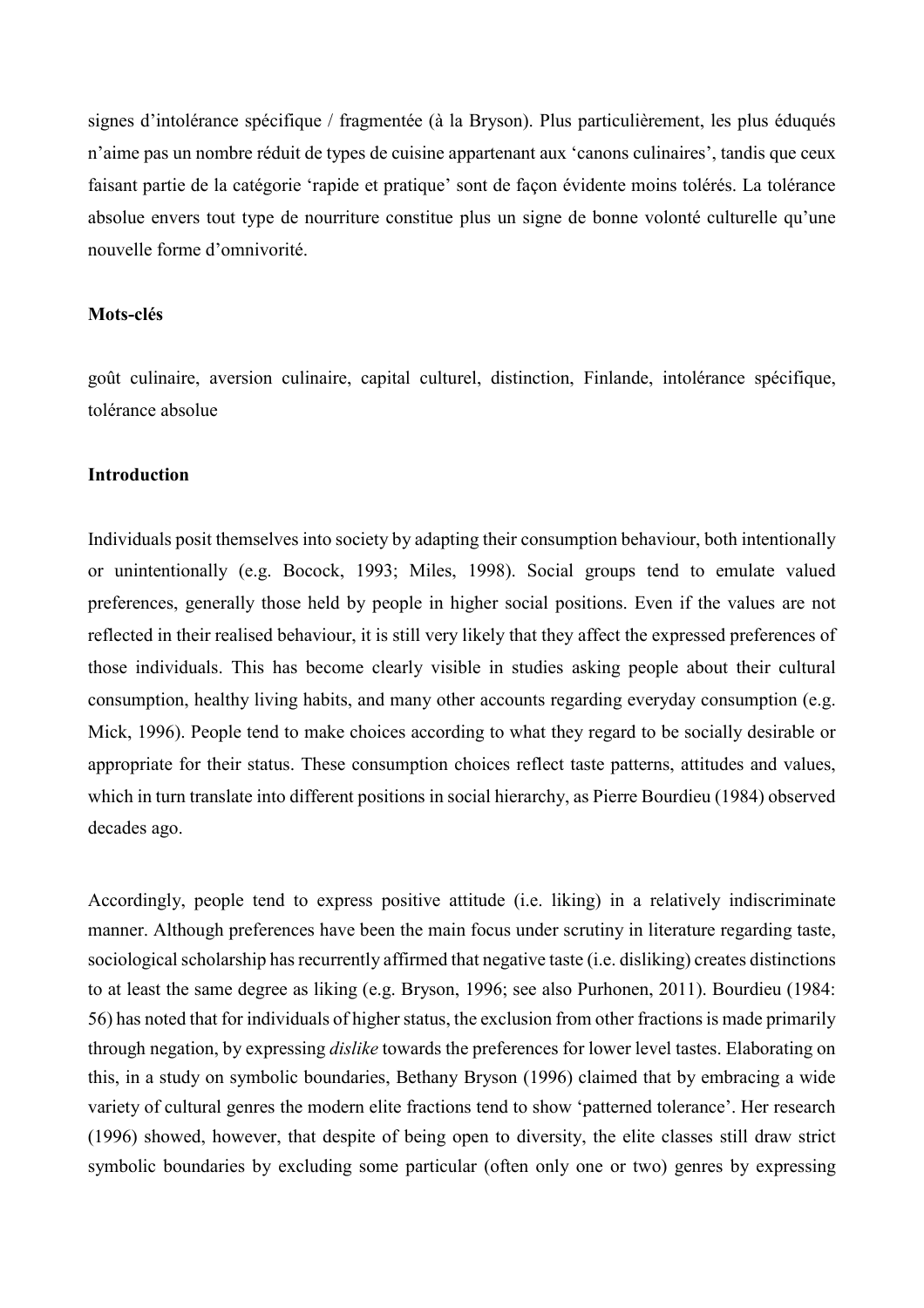dislike or suspicion. Consequently, having negative attitudes towards something is clearly more of a rigid statement.

The preferences and dislikes reflect the symbolic boundaries that are drawn between status groups from different echelons of society. Symbolic boundaries are capable of maintaining social differences between various relevant social cleavages. They are 'conceptual distinctions' and 'objectified forms of social differences' (Lamont & Molnár, 2002: 168) that portray social realities in very different light according to gender, class, ethnicity or place of residence. The social boundaries come about in form of unequal access to and unequal distribution of resources. Good examples of this are repeatedly found in studies regarding cultural consumption, taste and knowledge (e.g. Daenekindt, 2018; Purhonen & Heikkilä, 2017).

Here, we study various cuisine types, as we regard food as representing a cultural realm that is ostensibly democratic and is accessible to all (at least in affluent highly developed countries), while still providing cultural versatility through its numerous forms. In spite of the fact that certain structural elements will, of course, affect one's choices and preferences (e.g. Räsänen, 2003), even the most legitimate food products are available to almost everyone (Lindblom & Mustonen, 2015).

## **Variety and openness: cultural capital and taste**

In *Distinction*, Bourdieu (1984) portrayed a variety of lifestyles, ranging from the spheres of cultural practices to fashion choices and diet preferences. He found clear differences between social fractions, and he also discovered that the execution of taste seemed to be hierarchically structured across the spheres and along the same social cleavages. This *homology* was found to be fuelled by two things: the amount and composition of economic and cultural capital. Through their capacity to employ aesthetic distinctions, the dominant classes were seen to be able to reproduce unequal cultural resources between the classes, even in such subtle matters as food choices or bodily posture.

Those with the optimal combination of capitals form the highest classes (Bourdieu, 1985; Allington, 2011). These elite groups have the ability to determine the legitimate forms of preference and thus their 'culture helps them both to dominate and to legitimate their domination' (Erickson, 1996: 218). As Bourdieu explains, taste is 'the faculty of perceiving flavours' and 'the capacity to discern aesthetic values,' which are directly 'linked to a sense of the social structure' (Bourdieu, 1984: 474). People with average taste and cultural goodwill maintain interest in more common goods and other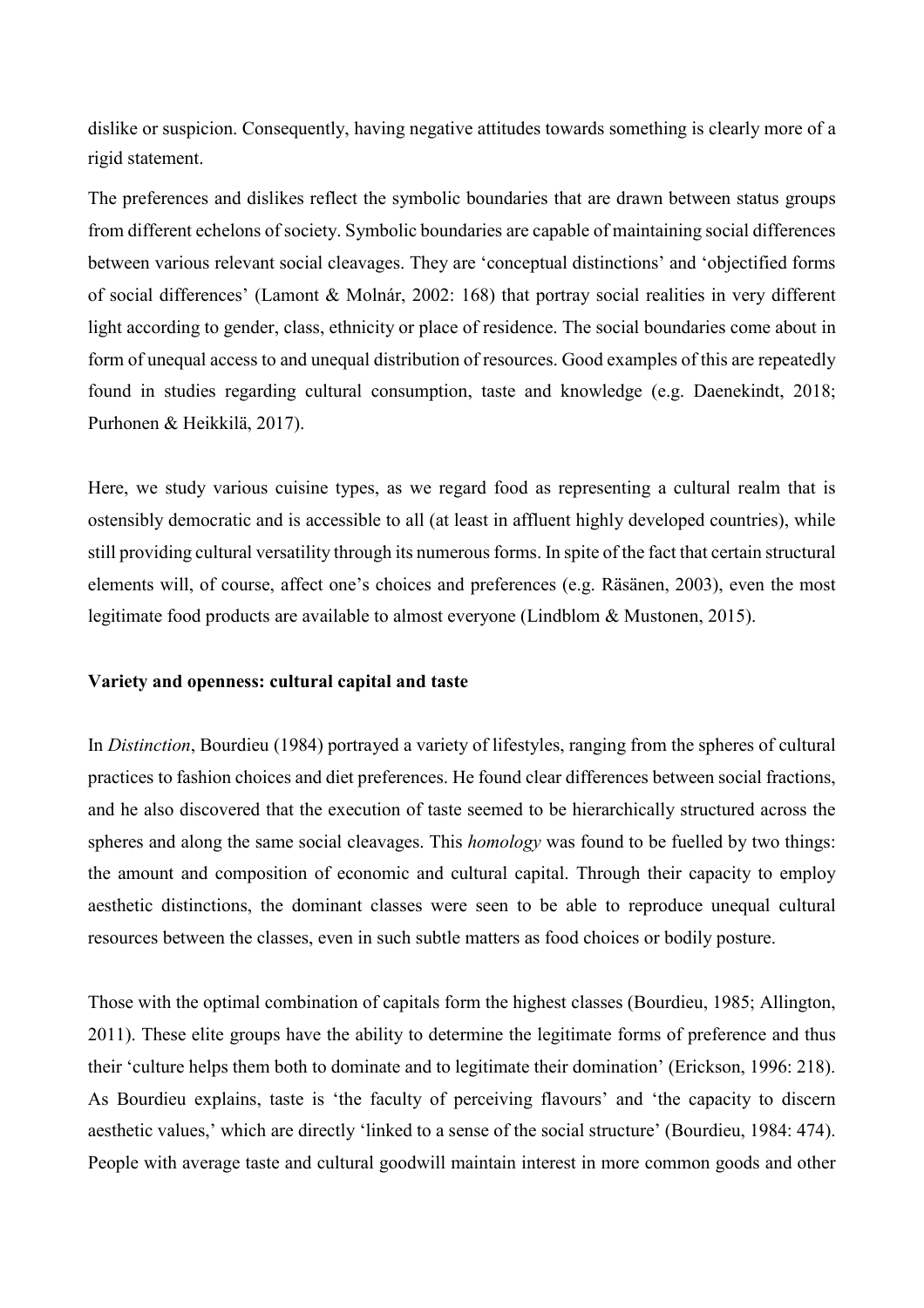goods they consider worth exploring in a social sense, whilst those with popular (vulgar) taste choose only the necessary. Bourdieu (1985) sees the status struggle becoming the most evident between and within the middle and dominant classes. Through cultural goodwill the classes are aiming to climb up the social hierarchy by emulating the tastes of their upper fractions. In other words, preferences are moulded according to the direction that is seen favourable in given social context.

When identity, status and cultural capital are examined, it has been noticed that food-related consumption is probably one of the best indicators (Warde & Martens, 2000; Johnston & Baumann, 2010; Cappeliez & Johnston, 2013; Karsten, Kamphuis & Remeijnse, 2015). Interpreting Bourdieu (1985), taste for food and music are the most fundamental tastes there are. He asserts that it is possible to determine an individual's social class and status through interpreting their food taste (1985: 138) and, by examining tastes, it is possible to go deeper beyond stereotypical elite versus the common people comparisons.

These notions suggest that food taste serves as a relevant object in the examination of symbolic boundaries. A wide palate that embraces various tastes, cuisines and foodstuffs from several cultures is usually seen as a socially favourable feature (see Peterson, 2004 for a further discussion of cultural taste in general). This kind of cosmopolitan 'ethos', which highlights cultural diversity and openness, becomes very concrete in food taste and consumption (Hannerz, 2005: 200; Ollivier, 2008; Cappeliez & Johnston, 2013). Most studies attach tolerant attitudes, wide acceptance towards different cultural forms (*omnivorousness*) or the origin of cultural forms (*cosmopolitanism*) to elite or upper social statuses with education being the central determinant (Hannerz, 1990; Van Eijck, 2000; Lamont & Aksartova, 2002; Peterson, 2004; Willekens & Lievens, 2015). Those who can tolerate and be at ease with diversity are the ones who have the best knowledge on what the new hierarchies are and on what they can be based (Bourdieu, 1984; see also Lash, 1995: 289; Michael, 2015). They are also able to make aesthetic judgments because of their accumulated cultural capital.

In general, it seems that people who are better educated tend to show signs of omnivorous taste, meaning that they are very open to a variety of cuisines and gourmet tastes (e.g. Cappeliez & Johnston, 2013: 437). Traditionally these omnivores have been regarded as being capable of evaluating nuances based on their own legitimate taste (Peterson & Kern, 1996). In the same vein, people with a lower level of education or those in less favourable social positions often report not liking or even loathing some, or many types, of food (Warde, 2011; see also Lindblom & Mustonen, 2015 for a discussion on legitimate cuisines).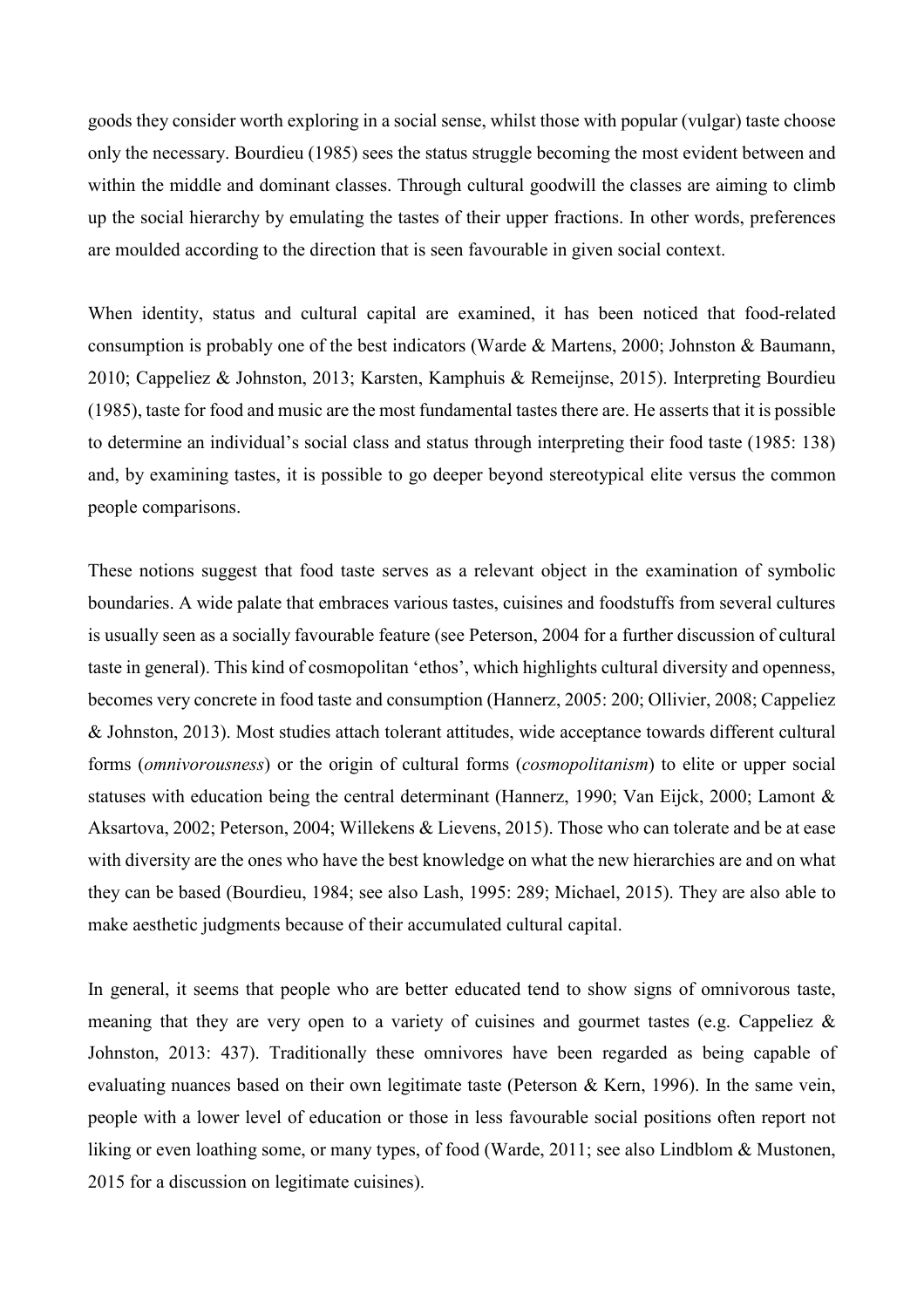The role of income is also crucial and becomes concrete when considering the obstacles between preferences and real consumption choices. In this way, economic capital simply determines a great deal of the distance from necessity (Bourdieu (1985: 177), whereas combinations of capitals determine the nuances.

According to Gerry Veenstra (2005: 248) taste reflects class divisions, but education and income are not necessarily the only determinants that create the distinctions. Thus, in addition to traditional divisions based on education, profession, and other central socio-demographic factors, the formation of cultural and symbolic capital must be seen as being part of a more complicated process. In today's world, the possibilities and abilities to gain knowledge and receive information are the most important symbols of social status (Van Eijck & Bargeman, 2004). Distinctive consumption is possible only if a person has enough knowledge to recognise these distinctions (Berghman & Van Eijck, 2009: 351). In this sense, it is the balance between different types of capital that enable individuals to achieve the most powerful taste pattern. This power is emphasised in the consumer society due to the high abundance of choices.

## **Dislike, cultural hostility and patterned tolerance**

'It is no accident that, when they [tastes] have to be justified, they are asserted purely negatively, by the refusal of other tastes. In the matters of taste, more than anywhere else, all determination is negation; and tastes are perhaps first and foremost distastes.' (Bourdieu, 1984: 56)

Bourdieu (1985:138) considers that perceiving various lifestyles as unpleasant is the most evident construction behind boundaries that distinguish the classes from each other. It is easier to say what is not liked –usually preferences of the 'others' (1985: 146). Findings regarding musical tolerance concur with this assertion: what people report not liking is in fact more revealing and socially discriminating than the things they prefer. Bryson (1996) argues that distinctions are more grounded and empirically detectable through the examination of dislikes than likes. In her study on musical genre preference among social classes, Bryson found that middle class individuals with high education tend to shun a certain, although only one, music genre (that is, heavy metal). This was seen to be due to the values the genre seemed to be inscribed with. According to the study, the classes which expressed the most tolerant attitude towards a wide variety of musical genres were also the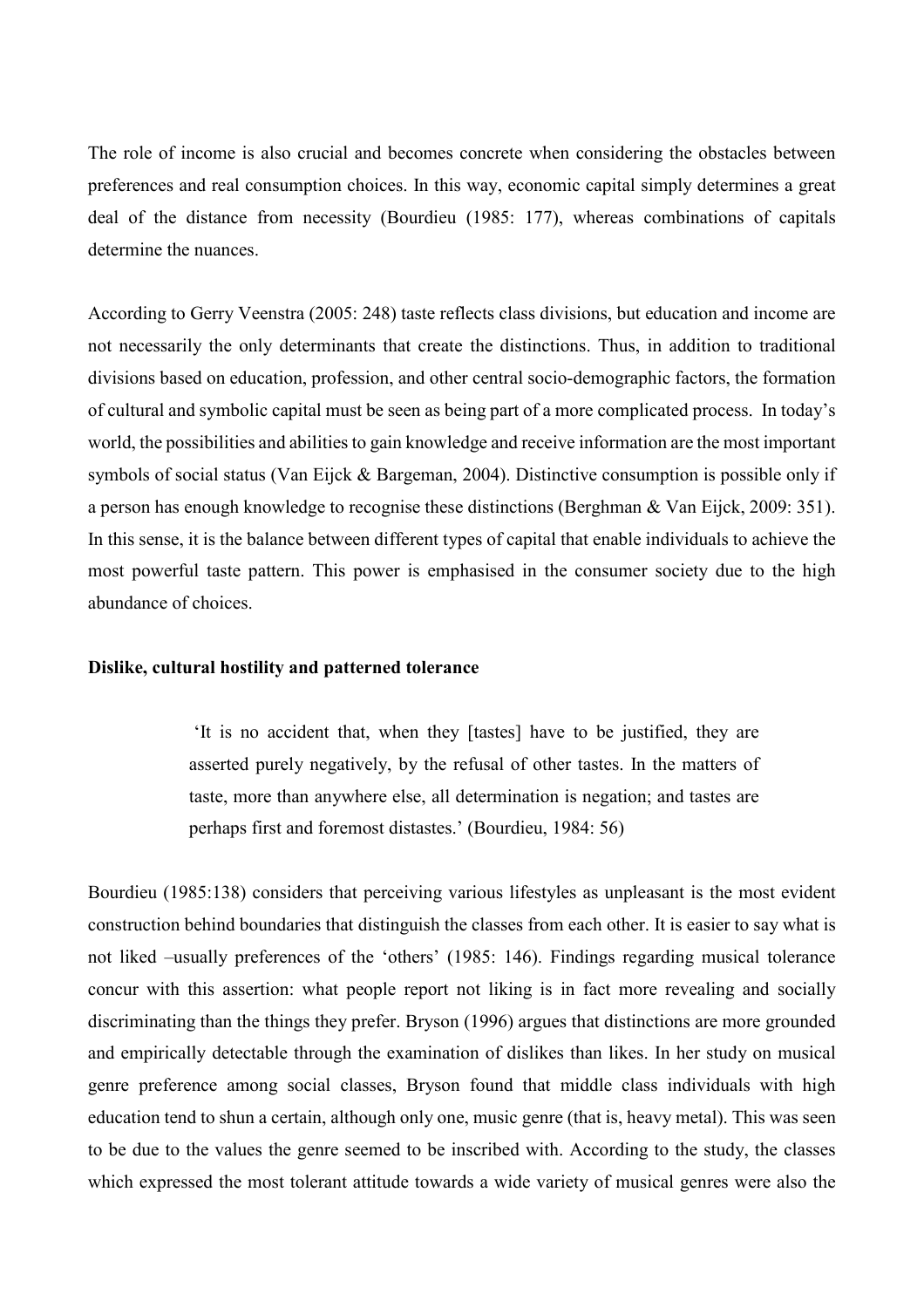ones with most intolerant or averted stances towards the preferences of the social groups below or far from them in the cultural context. Thus, general tolerance also includes an embedded exclusiveness, although a very carefully targeted one (Bryson, 1996).

Earlier studies report on the reluctance to express dislikes, particularly among the upper class (Wright, Purhonen & Heikkilä, 2013). However, recent studies propose that openness is a feature that reflects the attitudes valued more generally by citizens in Western societies (Daenekind & Roose, 2014). In addition, research on the forms of openness to cultural variety shows that distinctions are built on top of existing hierarchies, and openness is by no means 'politically innocent' nor free from social determination (Ollivier, 2008). Roose and colleagues (2012: 497) suggest that openness 'is a new status marker and, therefore, may function as a means of distinction'. Tolerance and openness may be in fact 'carefully cultivated status symbols' (like suggested by Bryson, 1996: 887), which are strategically chosen to comply with the attitudinal atmosphere of the society.

Tolerance can thus be regarded as a value per se. 'Categorical tolerance' is essentially related to the discussion on dislikes (Lizardo & Skiles, 2016). Being a general penchant for not refusing any cultural form, categorical tolerance is regarded as becoming a base for a new ethos and new aesthetics of the upper social strata, whose values are based on the openness to cultural diversity (Ollivier, 2008: 122; Roose et al., 2012: 497). Some might even consider the categorical tolerants as heirs of the cultural omnivores. The discussion on categorical tolerance has its roots in Bethany Bryson's study 'Anything but Heavy Metal' (1996). Using the same longitudinal data, Omar Lizardo and Sara Skiles (2016) found that the number of dislikes has decreased steeply over the past three decades, an evergrowing part of the population expressing their taste by categorically refusing to dislike any form of culture. They argued that symbolic exclusion à la Bryson has been replaced by categorical tolerance and that this finding was not only associated with high status; the tendency had increased notably among the non-white non-elite from 1990's to 2010's.

In a sense, categorical tolerant people are omnivorous and open to anything. However, the apparent tolerance potentially denotes weak investment in culture or mere indifference, as Ollivier (2008) found, interviewing Canadian omnivores. The interviewees told they liked 'a bit of everything' (Ollivier, 2008: 140) and were not keen on elaborating on their preferences. This tendency can also be attributed to insecurity or not having very strong taste (c.f. Sonnett, 2004, about omnivores, quasiomnivores and indecisives) as they do not 'stoutly defend' their tastes but are more insecure and indecisive and thus they resort to having zero dislikes.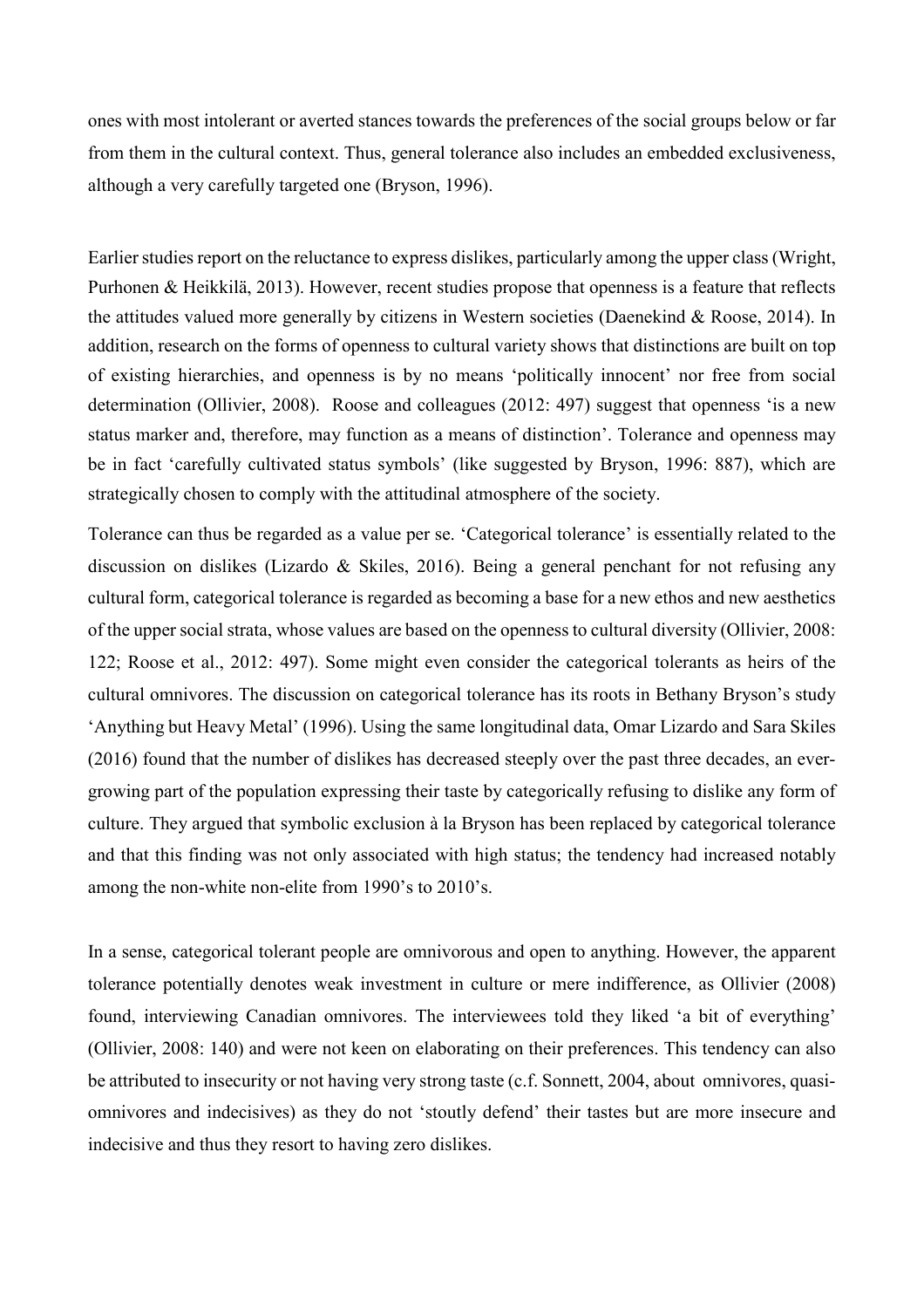Furthermore, it has been suggested that less educated people tend to be culturally hostile, i.e. being suspicious towards products that are derivative of foreign cultures (Douglas, 1996; Warde, 2011). Therefore, in the sphere of food and eating, cultural hostility can become very apparent. In his research, Alan Warde (2011) examined expressed dislikes towards food across social classes. Dislikes for foreign cuisines were assumed to reveal a clear class distinction, and thus create cultural hostility among those who possess less cultural capital or cultural competence. The empirical findings, however, showed no strong dislike patterns. Instead, people with degrees had a smaller number of dislikes, which lent support, to some extent, to the omnivorousness thesis. Existing results on the small or non-existent amount of dislikes have not yet established the relationship between and resemblance to the cultural omnivores.

Following Bourdieu (1984, 1985) and Bryson (1996), we can tentatively claim that taste is actually distaste. Also, what is relevant to our study covering a wide variety of cuisine types, some cuisines being relatively unknown to most of the population, people base their preferences and dislikes on prejudice; on what they think the object represents and symbolizes (Bourdieu, 1985: 144-145).

## **The Finnish context**

In Finland, food culture has evolved rapidly in recent times and, consequently, food-related lifestyle consumption has become very popular. Therefore, discussion about the role of food as a vehicle of social distinction is very topical at the moment (Purhonen & Gronow, 2014; Lindblom & Mustonen, 2015). Sidney Mintz and Christine Du Bois (2002) see that a growing interest in food covering a wide spectrum is due to people being more affluent and mobile than ever. The development of a local, as well as national Finnish gourmet scene is still rather young. In addition to this, the consumer culture in general is, in a way, still taking shape in Finland (Heinonen, 1999; Sarpila, 2013). Furthermore, Finnish cultural identity has a very broad common base, regardless of class –or at least the elite culture is not, in this respect, very visible. Finnish society is not very hierarchical, and despite the growing economic (and social) inequality over the past few decades, the country is still among the most equal in the world with its universal social welfare maintaining good quality of life (OECD, 2018). Education is free of charge from elementary school up to university graduate schools, and the school system has been acclaimed widely by past success in PISA test measuring excellence of teaching (OPH, 2018). Thus, the boundaries of access to economic and cultural capital are generally rather low in Finland and equal opportunities are widely recognised.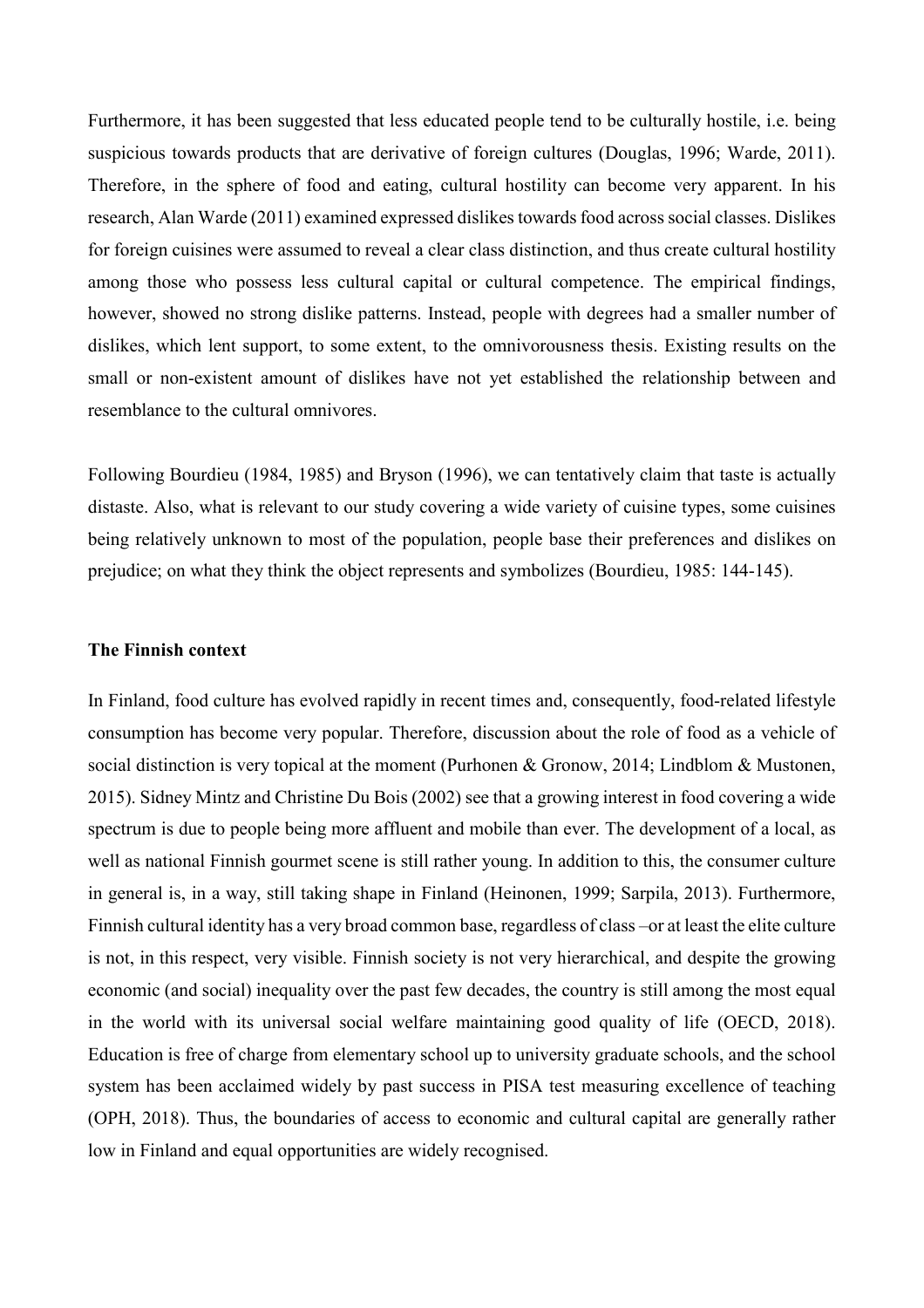There is a lack of literature concerning culinary tastes in Finland. Only a few recent studies scratch the surface of this interesting topic (Purhonen & Heikkilä, 2017; Wright et al., 2013; Purhonen & Gronow, 2014; Lindblom & Mustonen, 2015). In general, studies on cuisine type preferences have been quite scarce for decades in social sciences, yet recently they have witnessed growing interest (Flemmen, Hjellbrekke & Jarness, 2018; Willekens & Lievens, 2015; Atkinson & Deeming, 2015; Warde, Martens & Olsen, 1999; Olsen, Warde & Martens, 2000; Warde & Martens, 2000). Even though research concerning taste patterns and structures has often scrutinised almost anything but food –scholars leaning on distinction theory have mostly addressed taste matters in the field of arts and culture– culinary taste has, however, been considered an important topic.

## **Research objectives**

In this study, the focus is on culinary dislikes. Previous research has recurrently shown that taste preferences are not merely subjective but to a large extent embedded in social determinants. Furthermore, as consumption behaviour is continuously and pervasively inspired by cultural hostility (e.g. Warde, 2011; Bourdieu, 1985) (which in daily life translates into disliking), we want to explore to what extent reporting dislike for some, or even many, cuisine types is socially stratified. Matters of intolerance intertwine with the debates caused by political turmoil too, since there is a reason to assume apparent consequences in attitudinal climate propelled by political developments. Globally, the popularity of national populist right-wing parties have set about the question on the proneness to intolerance and withdrawnness which tend to act as a counter-force to cosmopolitan values (c.f. Purhonen & Heikkilä, 2017).

The aim of this article is to explore the patterned tolerance, or rather intolerance, towards cuisines. This is done, first, by scrutinising the amount of dislikes. Intolerance is considered in the breadth of cuisine dislikes. Second, the patterned intolerance is explored by concentrating on the ways cuisine types form assemblages. Through this, we wish to find various social reasonings for the expressed dislikes. Last, the cuisine dislikes are modelled in order to reveal relevant cleavages and to find out whether different social determinants lead to disliking particular cuisine types.

Based on the existing literature we can assume that the amount of dislikes is greater among the less educated and those in lower income groups, while being lower among those living in urban areas and belonging to creative class. Furthermore, we expect the amount of disliked cuisine types to increase with age.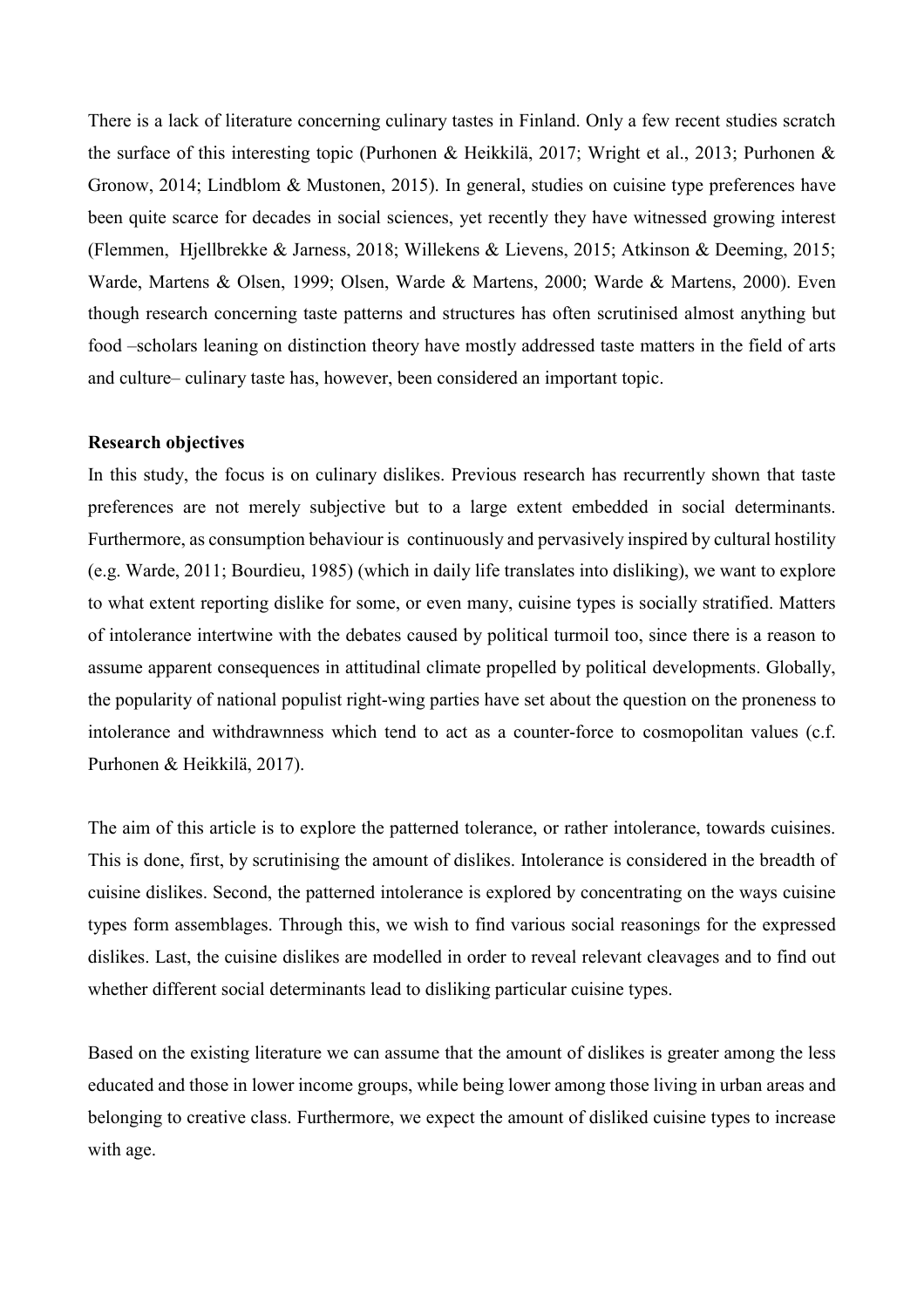Furthermore, cuisine dislikes are expected to showcase patterned intolerance. In other words, the cuisine types are disliked differently according to their social appreciation or 'legitimacy', and in various ways depending on an individual's characteristics. Earlier study on cuisine legitimacy proposes that both rare ethnic cuisines (e.g. Korean and African) and cuisines belonging to the 'Culinary canon' (fine dining and French) are among the most legitimate types (Lindblom & Mustonen, 2015). American, Scandinavian, and Thai fares belong to the culinary mainstream, whereas fast food was considered both socially undesirable and illegitimate.

It can be assumed, for example, that cuisines considered legitimate (such as fine dining, cf. Lindblom & Mustonen, 2015) have a negative association between disliking and education, income level, and the higher rungs of creative class membership, and inner-city residence. Positive association is expected with these cuisine type dislikes and age. However, in cases where cuisine types are not considered prestigious or legitimate (fast food, pizza etc., see Fig. 1), the association is assumed to be the opposite of what is presented above, in other words associated positively with lower education and income, outside-of-the-city residence and service class membership. Moreover, some cuisine types are assumed to carry other relevant characteristics that may appeal to particular sociodemographics, such as light and ethnic fare to females (cf. Purhonen & Gronow, 2014). In addition, previous literature provides limited assumptions of the conditions explaining the inclination to be 'categorical tolerants' (those who have no dislikes at all, cf. Lizardo & Skiles, 2016). However, they are expected to an extent to resemble cultural omnivores, who generally are well off in terms of their cultural and economic capital. The categorical tolerants are thus expected to deviate on many accounts from the other dislike patterns analysed.

## **Method**

#### *Data*

In this article we utilise a quantitative data set collected in Helsinki, Finland, during January and February 2013. The data set was gathered using a postal survey, which was also provided as a websurvey for those who preferred to fill-in the questionnaire online. The sample of 4000 people was drawn randomly from among young residents of Helsinki (aged 25 to 44) from the city's official census*.* The age range and the emphasis in the sample drawn to inner city residents were determined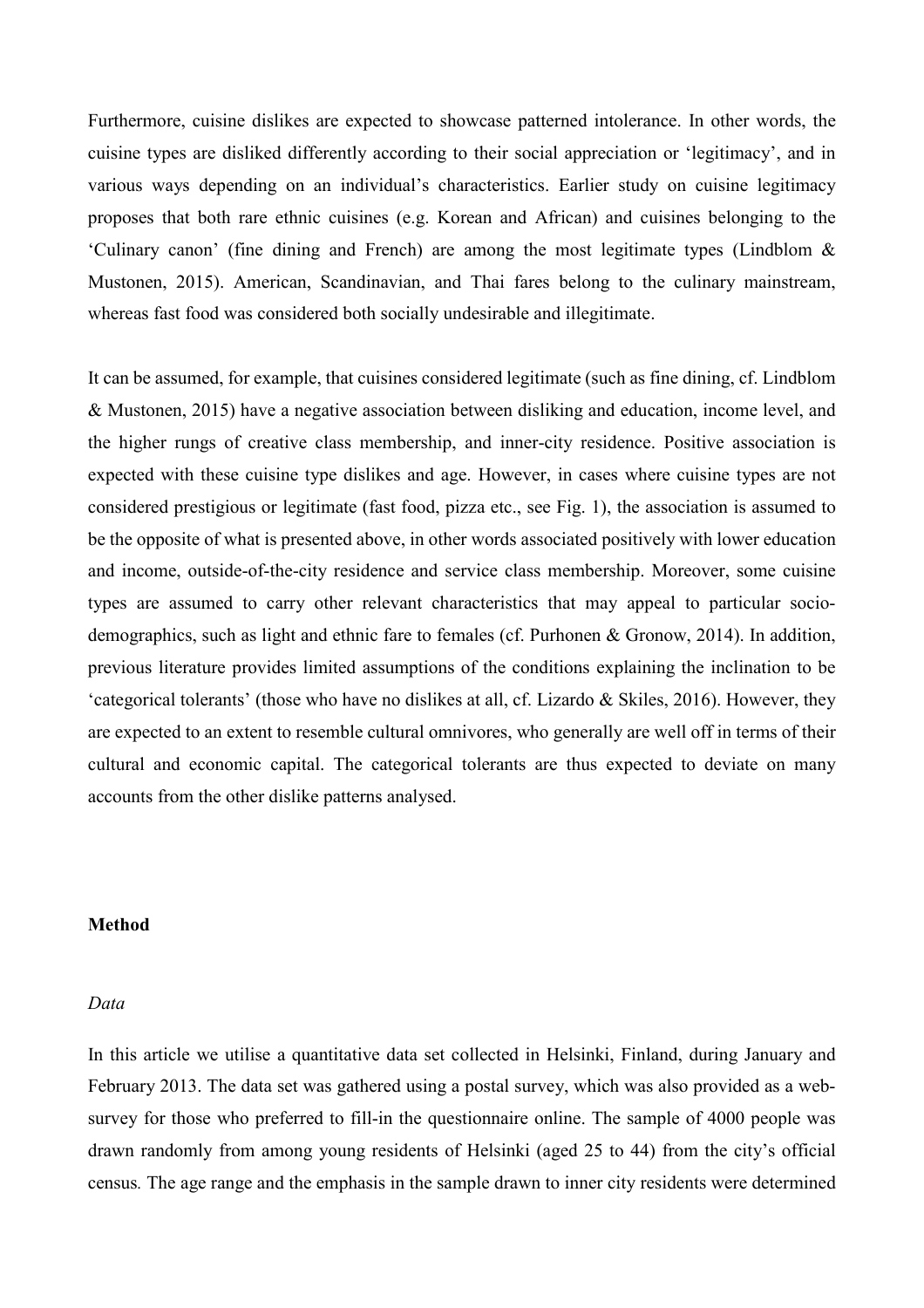by the project objectives the survey was part of. The project explored the lifestyles of young urban families, and thus the respondents were probed among the age group who would most likely have small children (preschool aged and elementary school pupils). The sample was regionally stratified, emphasising inner city neighbourhoods: 37.5% of the sample was from the central inner-city district and another 37.5% from the southern inner-city district. The suburban parts of Helsinki were covered with the remaining 25% of the sample. This allowed the concentration of city-dweller families and their lifestyles. With this uneven emphasis in the sample we wished to gather large enough data on inner city residents. This procedure was known to produce a tilted socioeconomic structure of the respondents, which was intentional and regarded beneficial for the project's aims. However, due to this intentional bias, the results drawn from the data cannot be generalised to all residents of Helsinki (let alone Finland), as the respondents are somewhat better educated than the average.

In addition to the official random sample, the survey was also shared on Facebook and some official sites of the city of Helsinki, and was practically open for anyone interested in taking part. The final sample consists of 1706 respondents, with 1100 of those respondents belonging to the original sample, leading to a final response rate of 27.5%. The demographics of the respondents outside the original sample was, however, very similar to the data obtained through sampling. Thus it was possible to expand the final sample. This was important due to the relatively low original response rate. To correct the bias weigh was used that balanced the unequal distribution of education. The distributions of non-weighed and weighed data are presented in Appendix table A.

#### *Dependent variables: cuisine types*

In the questionnaire the respondents were asked to report which types of cuisine they like or dislike. We presented 19 different kinds of cuisine types, ranging from typical home cooking to fine dining, and a variety of ethnic cuisines. These 19 cuisine types are used as our dependent variables. Furthermore, a sum of dislikes is used as a dependent variable as well.

The cuisine types were included in the study based on the representativeness of the following aspects: *region, tradition, convenience,* and *exotic*. We find that this wide range of cuisines enables us to make assumptions on several social and cultural divisions. For example, home cooking and Scandinavian cooking represent familiar and traditional qualities. They are well known to everyone and encountered on a daily basis in the form of school meals and workplace luncheons. In Finland, despite the latest development in the field (see e.g. Helsinki Streets of Food, 2015), fast food restaurants serve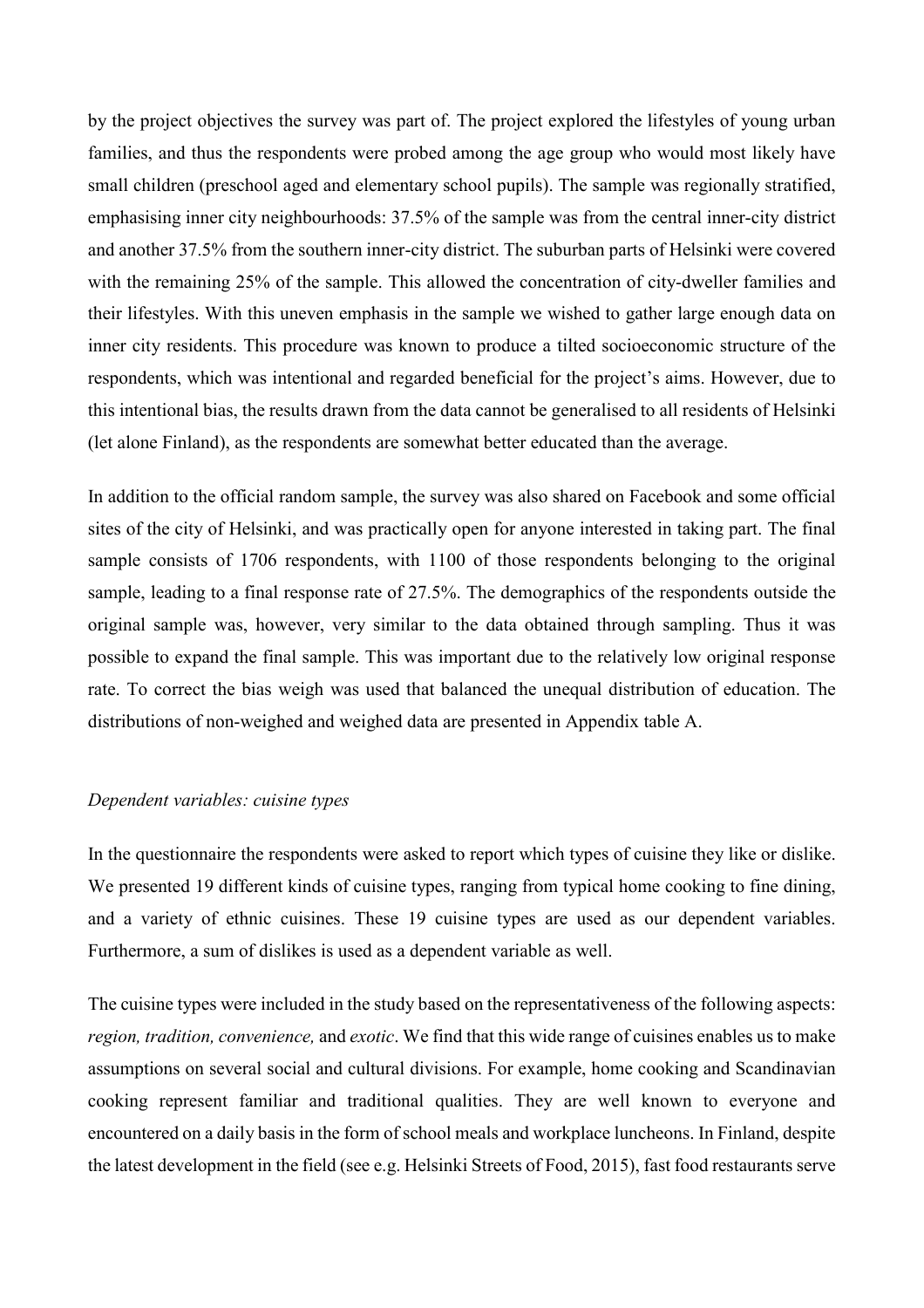typical hamburgers and fries, but moreover, there are several kebab places that usually serve inexpensive and rather locally flavoured pizza. Hence, we have two categories with which to represent typical fast food i.e. 'hamburgers and other fast food' as well as 'pizza and kebab'. To add further nuance to the data we collected, we chose to add a category for Italian food, as that also allows for more authentic Italian dishes to be included in palate preferences.

The ethnic and exotic cuisines from the Finnish perspective are the cuisines from Asia (Indian/Nepalese, Chinese, Thai, Korean and sushi/other Japanese) and Africa. Nepalese, Chinese, Thai restaurants and restaurants serving sushi are well represented in the Helsinki food scene, whereas Korean and African fares are less common. These reflect both a varying degree of exoticism and unfamiliarity. The Russian kitchen stands for Slavic cuisine, and American/Tex-Mex represents a rather standardised and convenient family chain restaurant type. To distinguish more authentic fare we added a Mexican or South American kitchen to create a counterpart to American/Tex-Mex cuisine. The Finnish staple cooking method, grilling, was also added as a stand-alone category. We chose not to include 'vegetarian' as a cuisine type as it is often found in many of the provided cuisine alternatives. However, in a different set of questions, we did ask whether respondents were vegetarians. Figure 1 illustrates a categorisation from a study (Lindblom & Mustonen, 2015) conducted in Finland regarding the legitimacy of cuisines by classifying the present cuisine types in three categories: legitimate, mainstream and illegitimate. In the referred study, legitimacy ratios were calculated based on likes, which is an established method in the field (see also Warde et al., 2008; Warde & Gayo-Cal, 2009; Purhonen et al., 2010). In the subsequent analyses, the findings will refer to legitimacy categorisation shown in Figure 1.

## *Independent variables*

In order to see which factors account most for the variation in dislikes, we have selected six independent variables: education, age, income, gender, area of residence, and creative class membership. These all have been found to have an important impact on taste and food preference in previous literature.

*Education* is our primary independent variable, as discussed in the beginning of this piece. The feasibility and importance of education has been demonstrated on several occasions in the studies regarding taste. The variable measuring education has four categories: *Comprehensive*, which corresponds to a nine-year compulsory comprehensive school; *Secondary*, which refers to lower secondary and vocational education; *Lower Tertiary*, which refers to lower academic diplomas achieved from polytechnic universities or universities of applied science, and *University*, referring to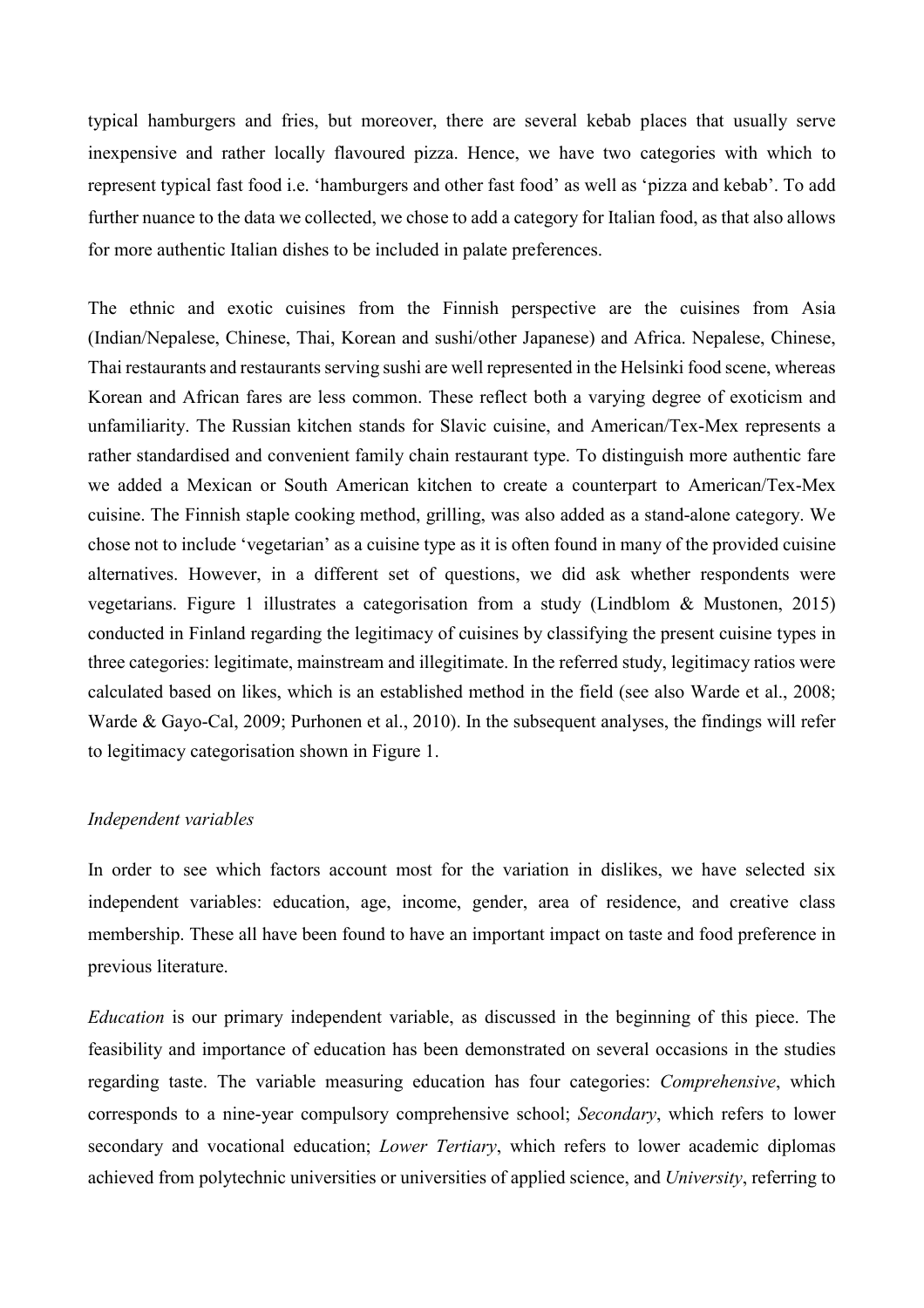higher academic education, aimed at obtaining a university diploma (M.Sc. or equivalent) or doctorate.

*Age* is categorised into four five-year brackets. We assume that age brackets reflect different stages of life, as well as potentially various household structures.

We measure *income* as a categorical variable based on monthly income quartiles (euros) of the data. The monthly mean income in our data was rather high, 3837 euros per month (median income was 2600 euros per month). In the population of Helsinki, regardless of age, the mean is a little more than 2500 euros (Helsinki region statistics, 2015. Numbers from 2012), and the following brackets for the quartiles are applied: 1950 euros and less (1<sup>st</sup> quartile), 1951-2600 euros (2<sup>nd</sup> quartile), 2601-3700 euros ( $3<sup>rd</sup>$  quartile) and the monthly income above 3700 euros ( $4<sup>th</sup>$  quartile).

*Gender* is used as a control variable, since it has many times been in association with several cultural cleavages. In addition, in food studies, women and men have found to have differing patterns of preference in terms of healthy, heavy and ethnic dishes (Purhonen & Gronow, 2014).

*Area of residence* is defined based on the tramline service. This measure has previously proved to capture the essence of 'urban' in the Finnish context (Lindblom & Mustonen, 2015). The variable has two categories: the inner city category for those who dwell in the areas that are operated by the tram network; and the suburban category for those who are out of reach of the tram network. The area covered by the tram network in Helsinki is often regarded in the common speech as the truly inner city. The tram-based measure of inner city roughly coincides with the sampling strategy that emphasizes city-centre dwellers (37.5% plus 37.5% of the inner city sub-samples described above). In Helsinki, and also in the other large cities of Finland, living in the city centre is considered valuable, which is also reflected in the local housing prices. In Finland, city centres provide proper urban life possibilities and differ fundamentally from the suburbs. In Finland, the city centres are a mixture of commercial establishments and residential apartment building blocks. We see that this measure for urbanity can account for a more inclusive attitude and tolerance for foreign cultures, and thus it might prove to be a feasible source for variation when studying dislikes.

Last, to measure *occupational class*, we use a measure of creative class membership. The categorisation takes into account an individual's work position, the level of independence and the job description's relation to cultural, financial or creative industry. The categories are *Creative class*, *Manual class*, *Service class*, and *Undiscerned class*. The original formulation of Richard Florida (2002) has been adapted to make our variable more applicable in the Finnish setting. The official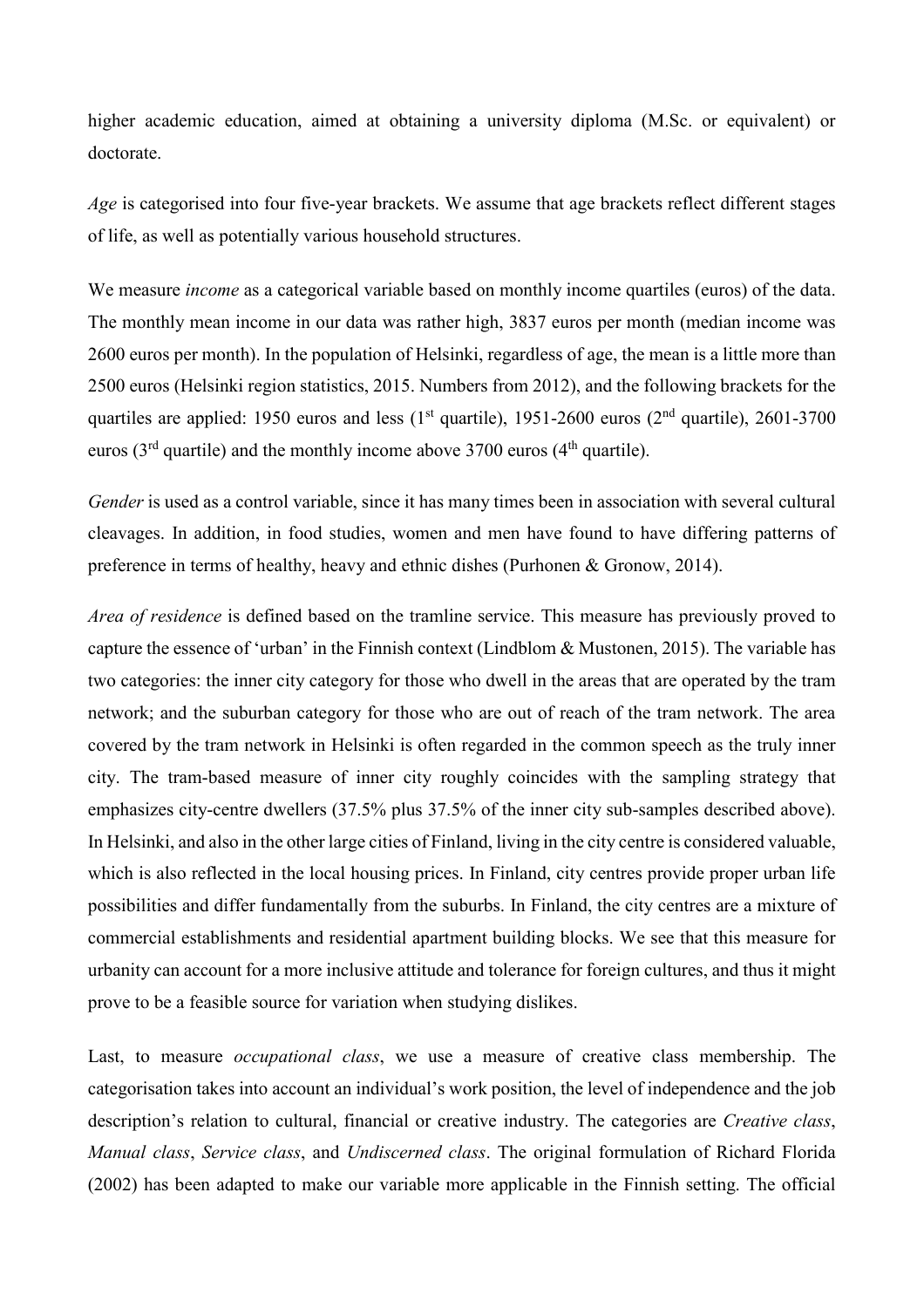classification of occupations of Statistics Finland (Statistics Finland, 2018) was used as a reference when the hand coding of the occupation was done. Highest occupation classes (1-2 executives and skilled professionals) were generally categorised in the creative class. In addition, some artisanal occupations (which, in the official typology, fall into the 'lower categories', such as manual workers) were also included in the creative class where these jobs were essentially creative in nature. Typical occupations among the creative class include: researchers, managers, consultants, professionals and artistic occupations (musicians, film, and design industry), and medical doctors. In the service class, the most frequent occupations were sales persons, assisting jobs in large firms and workers in the health and service sector such as nurses or hairdressers. In the official classification these occupations are typically positioned to categories 3-5. Manual class respondents included job titles such as: workers in factories, bus drivers, and storage workers (in the official classification categories 6-9). Very few respondents had an agricultural occupation, so they were classified to manual workers. The undiscerned class consists mainly of students, unemployed or respondents who instead of their occupation reported a university diploma or another status that did not reveal their current occupation.

## *Analytic technique*

The analysis proceeds as follows: first, the distribution and the amount of disliked cuisine types are observed to find out to what extent cuisines are disliked in the first place, and whether some cuisine types stand out more than others. Then, in order to find out the potential patterning of the cuisine dislikes CATPCA modelling is conducted. This method takes into account the categorical (dichotomous) nature of our dependent variable (dislike of cuisine type  $= 1$ , liking or ambivalence towards the cuisine type = 0). The method clusters 'similar types of dislikes' which helps us to assess the various modes of and potentially 'reasons' for dislikes. Of the solutions that had Eigenvalues over 1 for each component, we select the four-component solution due to its relevant theoretical interpretability.

Finally, we proceed to examine which attributes explain the dislike patterns in regard to different cuisine types. This is done by logistic regression analysis where relevant cuisine types arising from the CATPCA modelling are scrutinised. Due to the dichotomous operationalization of the dependent variables ('dislike cuisine  $X' = 1$ , 'like' or 'do not know' = 0) the last analyses are conducted for selected cuisine types by using logistic regression. We estimate models to predict the 'likelihood,' or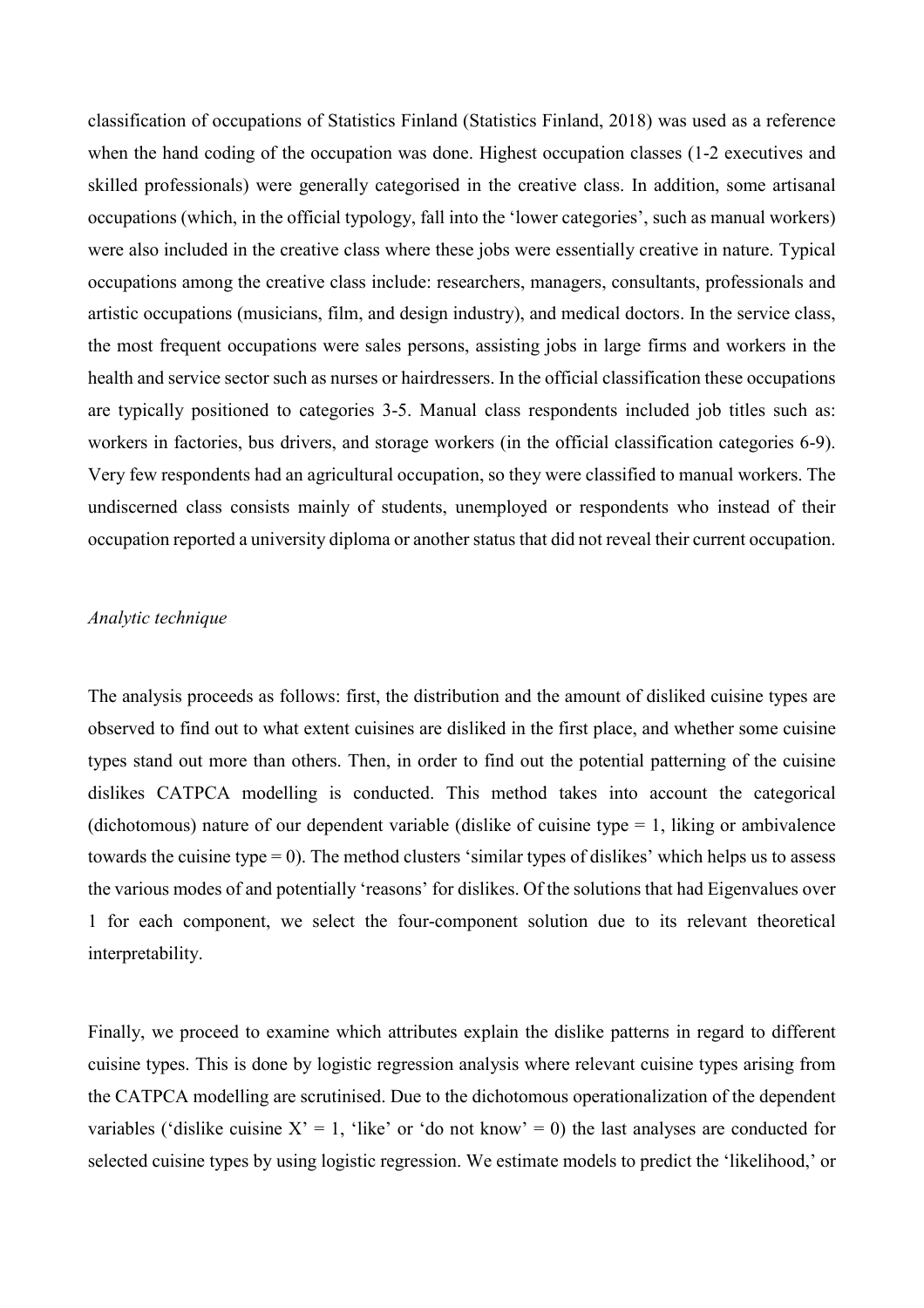'risk' of disliking individual cuisine types from a set of independent variables. Tables 4 (cuisine dislikes) and 5 (categorical tolerance) present the adjusted effects of the independent variables (IV) with the odds ratios (OR), so in other words, the models control for all the six IV simultaneously. We also report the chi-squares  $(\gamma^2)$  for each independent variable, and the full model. The variances accounted for in the models are interpreted using Nagelkerke's pseudo-coefficients of the determination. A pseudo-coefficient of the determination provides an approximation of the strengths of associations between variables.

#### **Results: Patterned intolerance of cuisines types**

Table 1 presents cuisine types in descending order based on dislike. The proportions of like and ambivalence ('I am not able to decide between liking or disliking') are also portrayed. Overall, the proportions of dislikes remained generally quite low. The percentages ranged from 3% of home cooking to 30% of fast food. Fast food, sushi and Russian cuisine are the most disliked. These are followed by fine dining, American, African and Korean cuisine. Interestingly, the most disliked cuisine types represent quite a large spectrum, and their level of legitimacy varies notably (c.f. Lindblom & Mustonen, 2015, note also Figure 1 above). Home cooking, Scandinavian cuisine and Italian cuisine are the least disliked. The order of dislikes is not identical with the (least) legitimacy nor is it a pure mirror image of the likes. Some of the most legitimate cuisines are also among the ones most widely disliked (such as sushi). Also, African and Korean cuisines have the lowest proportions in terms of popularity (likes) yet they are not nearly the most disliked cuisines, either. Rather, they are not quite widely known in Finland, and thus perceived in an ambivalent or ignorant manner. Hence, the examination of dislikes is bound to yield dissimilar results rather than the examination of likes would. This strengthens the justification of the article's aim to concentrate particularly on culinary *dislikes*, rather than likes.

## <Table 1 here>

The respondents are rather multi-liking in their food preferences and they tend not to show very much aversion towards most of the cuisine types presented in the questionnaire. Of 19 different cuisine types, respondents liked, on average, 13.8 cuisine types while, on average, only 2.6 cuisine types were disliked.

What explains the breadth of cuisines dislikes then? This can be answered with an analysis of variance (ANOVA). The method helps us to find out what factors determine the overall level of dislike. Table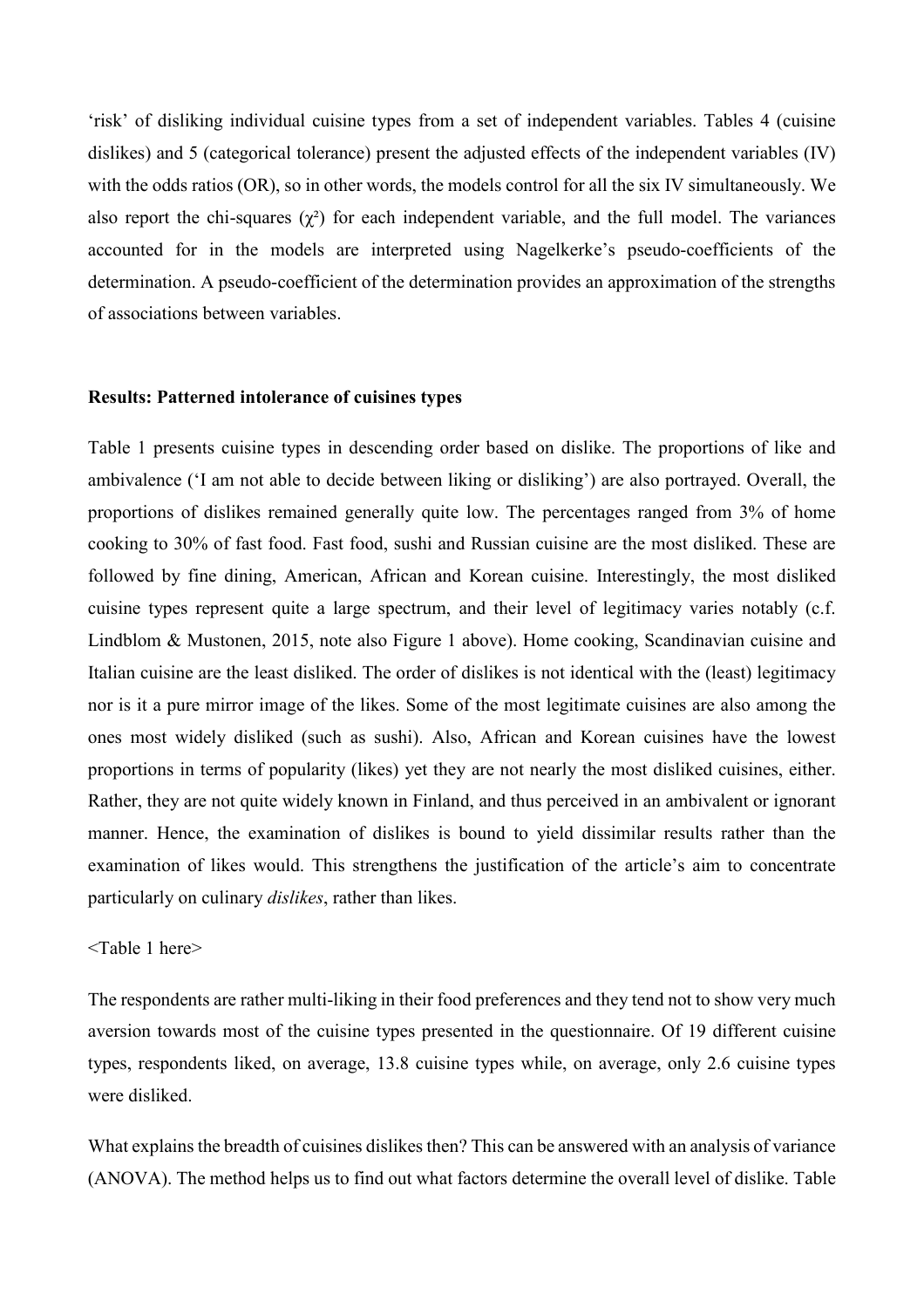2 presents the unadjusted effects of each independent variable for the amounts of dislike.

<Table 2 here >

To summarize the results presented in Table 2, disliking increases with age. In general, also, the higher the income the fewer culinary dislikes. People living in the city centre have fewer dislikes. The difference between genders is also clearly significant, and female respondents dislike more cuisine types. Occupational class is also clearly associated with the number of dislikes, creative class members having the smallest amount of disliked cuisine types. Among service class respondents, the number of disliked cuisine types is accordingly greater. The effect of education is less straightforward though. Respondents with secondary level degree have clearly the most dislikes. What is potentially of more interest, however, is that more than 29% of the respondents *do not dislike any cuisine type*. This pattern was first identified by Omar Lizardo and Sara Skiles (2016), who named it 'categorical tolerance'. It will be scrutinised further, together with patterned intolerance in the next section.

Next, to unfold the potential patterned intolerance, we explore the cuisine dislikes with principal component analysis (for categorical variables: CATPCA). Four principal components are observed from the set of culinary dislikes (Table 3, components shown as bolded loadings). The first component, 'Culinary canon/classics', is clearly distinctive in terms of representing the 'highbrow of the culinary world'. The cuisines loaded to this component are mainly the same that form the basis of the formal chef training. The component consists of fine dining, and several European national cuisines (French, Italian, Mediterranean that can include both the former plus most likely Greek and Spanish cuisines, and Russian) and a classic of a sort, Japanese cuisine. Many restaurants representing these cuisines might possess 'particularities of a cultural context', such as acquired knowledge of etiquette or other proper ways of conduct, that may suggest some social exclusion as they 'allow some to identify others as outsiders' (Daenekindt, 2018: 2).

## $\langle$ Table 3  $>$

The second component includes a myriad of cuisines that can be labelled under one, a rather dismissive term: 'ethnic'. However, the component is a continuum of exoticness and ethnicity in the Finnish foodscape with representatives that were established several decades ago (such as Chinese) and relative new comers in the field (such as Korean, and even more recently, African cuisines). Of all the components, cuisines in the 'Ethnic component' vary most in terms of their legitimacy. Earlier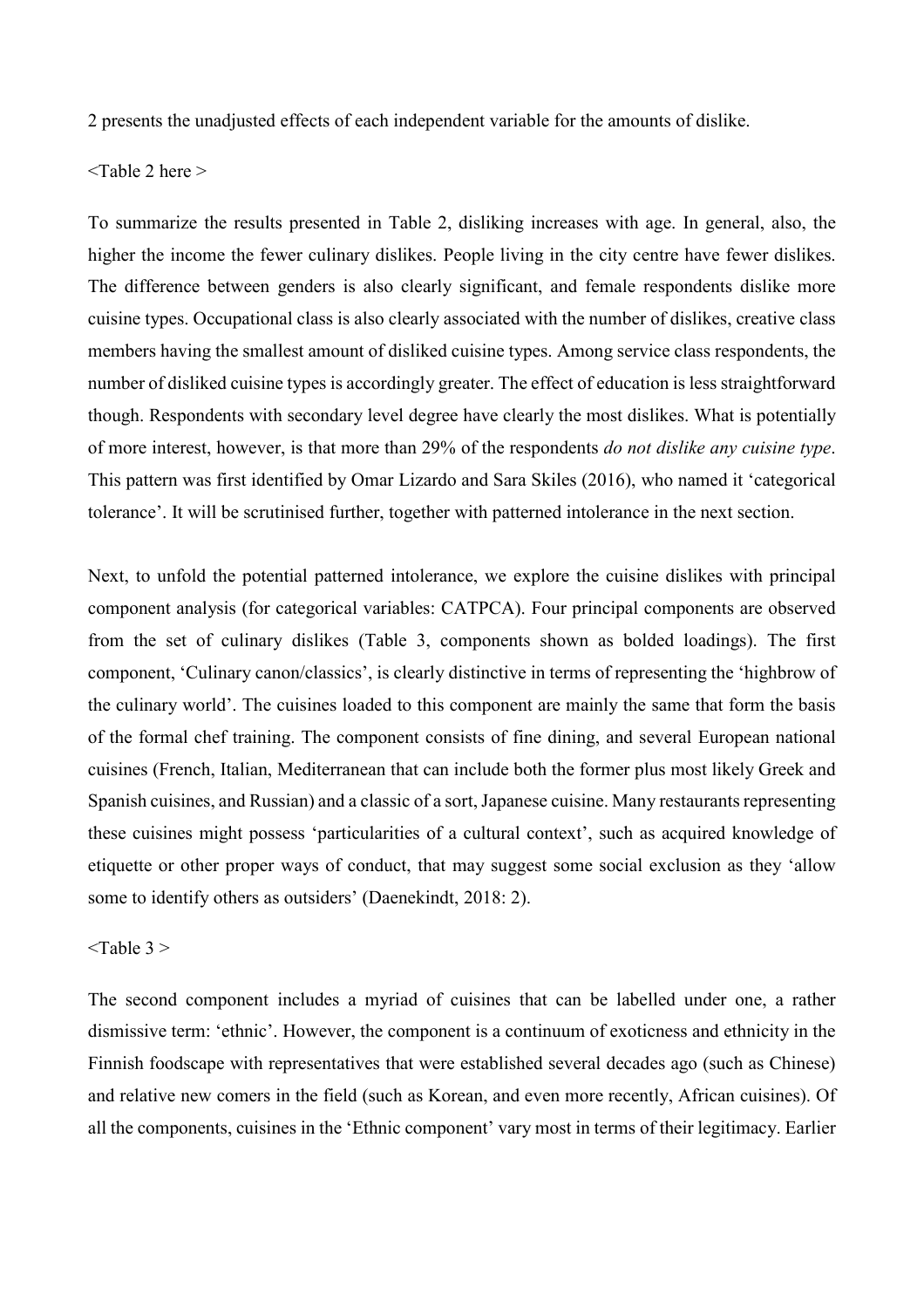studies on polarisation of food tastes typically present 'exotic' as one of the axis along which tastes are clustered (e.g. Atkinson & Deeming, 2015; Purhonen & Heikkilä, 2017).

The third component is composed of items that cannot necessarily all be regarded as cuisines types in their own right (but rather cooking methods or dishes). What they have in common though, is their convenience; the ease of acquisition of these types of foods, and the relative looseness of social etiquette governing the eating of these foods. The component is thus labelled 'Fast and Convenient'. This component includes pizza, grilled food, fast food, and American/Tex-Mex. These cuisine types are positioned in the lowest rungs of the cuisine legitimacy hierarchy. Some earlier studies have found somewhat a comparable dimension, having typically emphasised 'heaviness' and traditional, with often meat-based elements (e.g. Purhonen & Heikkilä, 2017.)

The fourth component, 'Familiar', has only two cuisines, Scandinavian and home cooking. Rather surprisingly, Scandinavian cuisine is not included in the 'Culinary canon' component, although it is one of the most prominent forms of acclaimed haute cuisine (cf. the 'Nordic' or 'New Nordic' cuisine style represented most outstandingly by the former three Michelin star restaurant, the Danish 'Noma'). Instead, it forms its own component together with the very down to earth, mundane and everyday cuisine of home cooking. This component is seen to reflect qualities such as familiar and close, which evidently explains the exclusion of Scandinavian cuisine from the 'Culinary canon' component, as it is disliked by practically no one. Earlier research often clusters traditional and familiar dimension with heavy meats (c.f. Purhonen & Gronow, 2014).

Next, we proceed to model dislikes with logistic regression. Representatives from each component except for 'familiar' are included. Familiar component is omitted due to the too small number of dislikes. Instead of analysing the components as a whole, the cuisines are modelled individually as the results were proved to be more meaningful and consistent with individual cuisines. Appendix Tables B1 and B2 present the detailed information of disliked for each cuisine in the questionnaire in each IV category. To exemplify the variation in the resulting effects, two cuisines are selected from 'Culinary canon' (fine dining and sushi) to 'Fast & convenient' (American and fast food). Indian/Nepalese cuisine represents the ethnic component. In addition, the social bases of the categorical tolerant people are explored here, as it is categorical in nature, and thus not suitable for continuous analyses such as ANOVA.

<Table 4 here>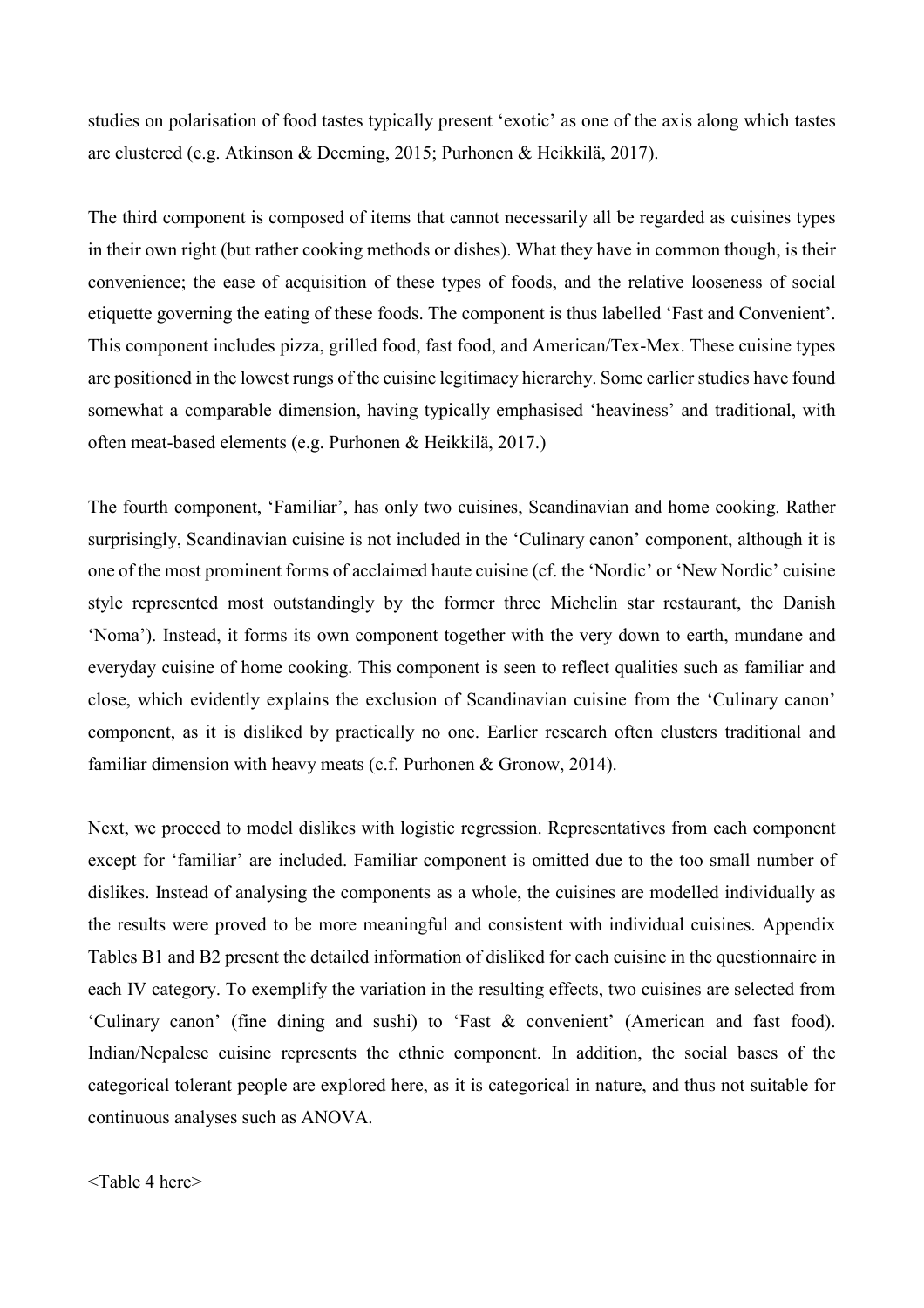### <Table 5 here>

The models for culinary dislikes are explained by selected independent variables to a relatively modest degree (Nagelkerke coefficient ranging from 8.5 to 14.8. Categorical tolerance had a coefficient of 6.2). This means that in addition to traditional explanations of socio-cultural determinants, there are other dimensions affecting the variance for disliking certain cuisine types. It is very plausible that the small age range and the limited geographical area of our respondents explain the relatively low coefficients: the respondents share several socio-economic conditions due to the selective criterion of the sample. However, the models were able to discern some rather interesting cleavages among the dislikes.

**Education** is clearly one of the main sources impacting patterned dislikes. The coefficients are the largest in most of the cases (especially throughout the continuum of legitimacy). Education explains dislikes for both cuisines belonging to 'Culinary canon' as well as 'Fast and Convenient' cuisines (Table 3). Also, categorical tolerance is significantly associated with educational level (Table 4). Fast food and American food are disliked far more likely by the highest educated. In Bryson's terms, here is where the upper groups wish to distance themselves most clearly from what is perceived to be part of the lower group taste. For sushi and fine dining, the distinction executed through dislike is less clear. The second tier education dislikes these cuisine types the most, making it seem that the symbolic boundaries for 'class cultures' are set at this level where cultural hostility is the highest. The least dislike of the lowest educated group towards the culinary classics would then be attributed to a sign of cultural goodwill. In the same vein, the lowest educated group is most likely to be categorically tolerant. This suggests that rather than a form of new cultural elite and an 'heir of the omnivore', the categorical tolerant people are more likely those with the most cultural goodwill, i.e. they emulate the socially valuable tastes.

**Age** is less a source of distinction, and it is clearly shown also that age has an effect only on disliking ethnic and fast food. Individuals in their early 30's dislike Indian cuisine far less than anyone else, whereas fast food is distinctively more disliked the older one gets. Young age also predicts being a categorical tolerant.

Interestingly **income** has an effect on disliking sushi, but not on fine dining. However, the pattern is clear (in both, although with fine dining statistically insignificant): the lower the income, the more likely culinary classics are disliked. Cultural hostility comes about very visibly in these findings. Perhaps, 'Culinary canon' is perceived as being more expensive (which is in most, but not all, cases)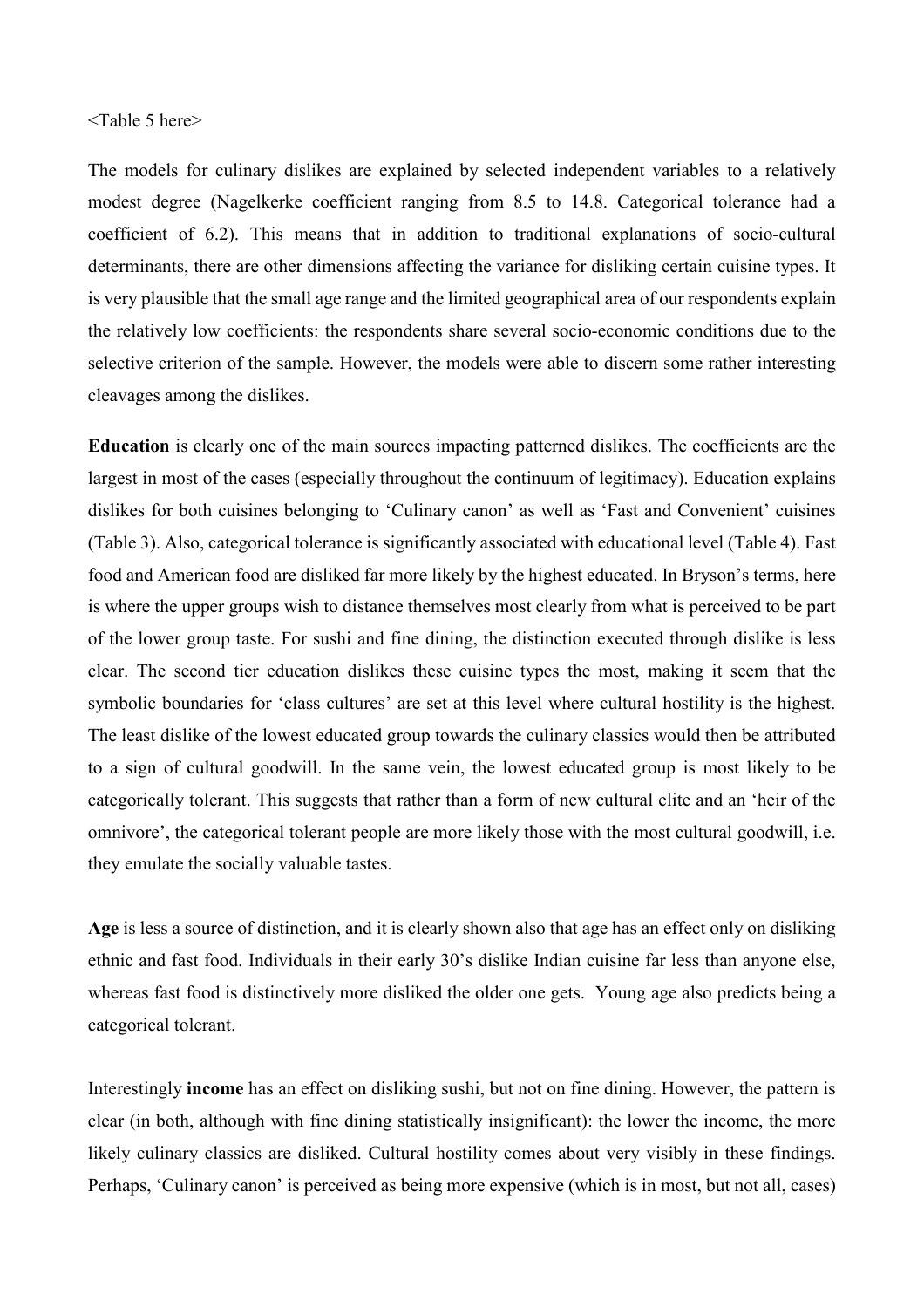and thus out of reach, and not as pleasant according to lower income individuals. Furthermore, the dislike of American and Tex-Mex cuisine is associated with income, but disliking fast food is not. This suggests that fast and convenient cuisines are perceived in numerous ways. American cuisine is disliked two times more likely by the second income quartile than the fourth quartile. Dislikes towards Indian cuisine are on the contrary lowest in the first and third quartile, and for disliking Indian cuisine, income has the biggest effect in the model (based on  $\chi^2$  coefficient). Income has no significant effect on being a categorical tolerant person.

**Gender** is distinctive in terms of dislikes towards culinary classics and fast and convenient cuisines alike. Just like with education, no clear-cut effects are found between genders regarding ethnic food dislikes. Men dislike far more likely the 'Culinary canon', whereas they are less prone to dislike the fast and convenient cuisines. Men are also more likely to be categorical tolerant in their cuisine preferences. Judging by the model  $\chi^2$  coefficients, gender's impact is strongest in disliking fast food and sushi.

**Area of residence** explains significantly only disliking ethnic cuisine (for which it had a significantly strong effect, based on  $\chi^2$  coefficient) and fast food. Indian cuisine was disliked twice as likely by the residents of the suburbs than by inner city dwellers. This lends support to the idea that cosmopolitan values are emphasised in the urban lifestyles (e.g. Karsten et al., 2015) led by people living in city centres. On the contrary, fast food is almost twice as likely disliked by city-dwellers than by suburban respondents. Categorical tolerance is not statistically significantly associated with the area of residence.

Lastly, the effect of **occupational class** is only detected in the dislikes of culinary canon. Based on  $\chi^2$  coefficients, occupation's impact is even stronger than education's in terms of disliking sushi. The coefficients are the largest in most of the cases (especially across the board of legitimacy). No pronounced distinction is found between occupation and the other cuisines nor categorical tolerance. Creative class members are most likely to dislike least culinary classics. The undiscerned resemble on many accounts the creative class. Service class respondents dislike sushi and fine dining the most, and working class respondents are very similar with them in their dislike patterns.

## **Conclusions and discussion**

This article examined taste through expressed disliking of different cuisine types. Our results indicate that both the amount of respondent's dislikes and the specific cuisine types dislikes are targeted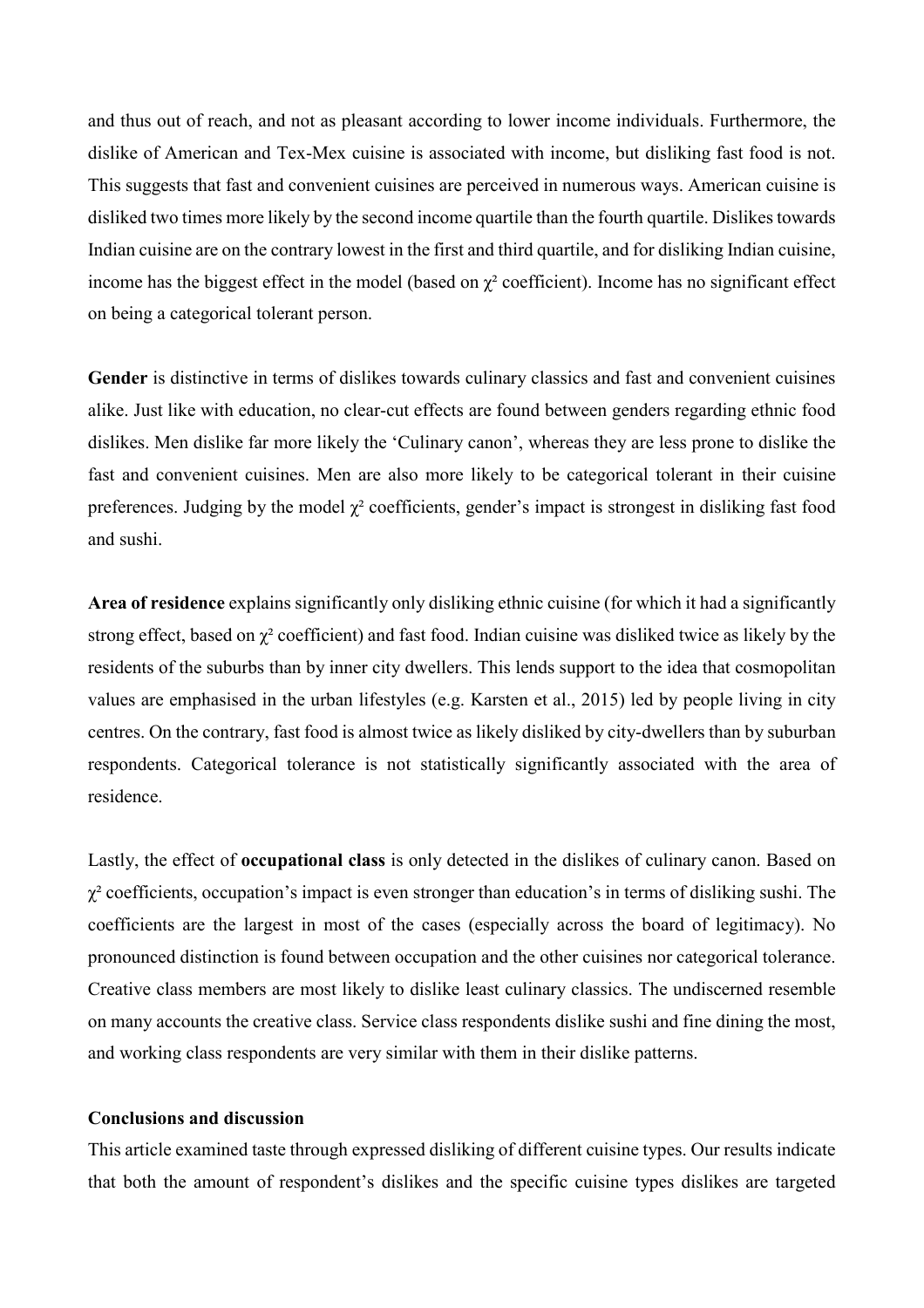towards, and associated with several social conditions. It was assumed that socially more 'well-todo' groups, particularly those with high education, high income and creative class membership, would be more tolerant regarding their food taste. However, the findings suggest that the higher status groups (especially in terms of education) are selective and very specific in terms of certain dislikes. The occupational class showed less impact that what was expected. In some cases, the upper social status respondents are prone to dislike more than the groups with lesser cultural capital and who have potentially more 'cultural goodwill'. Cultural goodwill, on the other hand, seems to be highlighted in the non-existing dislikes of the lowest educated group, whose dislike towards legitimate cuisines ('Culinary canon') is even half of the dislike for it of the highest educated group. Seemingly in urban Finland among the upper classes (higher education in particular) 'anything but heavy meal', represented by dislikes towards fast and convenient cuisines, is a fitting strategy of taste.

The most disliked cuisines were by far not the least legitimate ones. Cuisines were perceived differently according to socio-demographic features, and what was also found was that dislikes were far less prominent than likes. The studied young urban respondents were in general very tolerant, even to an extreme (accentuated by categorical tolerance). Dislikes are not only based on and patterned along the lines of legitimacy. Social appreciation of cuisines does affect the ways cuisines are disliked, but not exhaustively. CATPCA analysis was conducted in order to find out how the dislikes cluster. An evident pattern emerged. First, some cuisines were perceived in a very neutral manner. Including everyday staple and the cornerstone of the Finnish diet, 'Home cooking' and Scandinavian cuisine, they were cuisines typically liked by the majority, and disliked by only a very few (a cluster which we named 'Familiar'). Second, legitimate cuisines formed their own dimension: 'Culinary canon'. Third, a myriad of exotic cuisines (mainly outside Europe) was clustered into what we called 'Ethnic'. And lastly, cuisines with less legitimacy gravitated towards each other forming a cluster dubbed as 'Fast and Convenient', having fast food as their primary representative.

Although education was not clearly the greatest source of impact on the *amount* of dislikes (but creative class and age were), it explained *patterned intolerance* very neatly along the axis based on legitimacy. 'Culinary canon' was more disliked by low education individuals (not the lowest, though), and convenience foods, on the contrary, by most educated. In this sense, fast food is the 'heavy metal' of culinary world. Education's effect in the models was by far strongest, with some exceptions. To generalise, disliking fast food is clearly gender-related, whereas sushi was mostly associated with occupational class, and fine dining with education.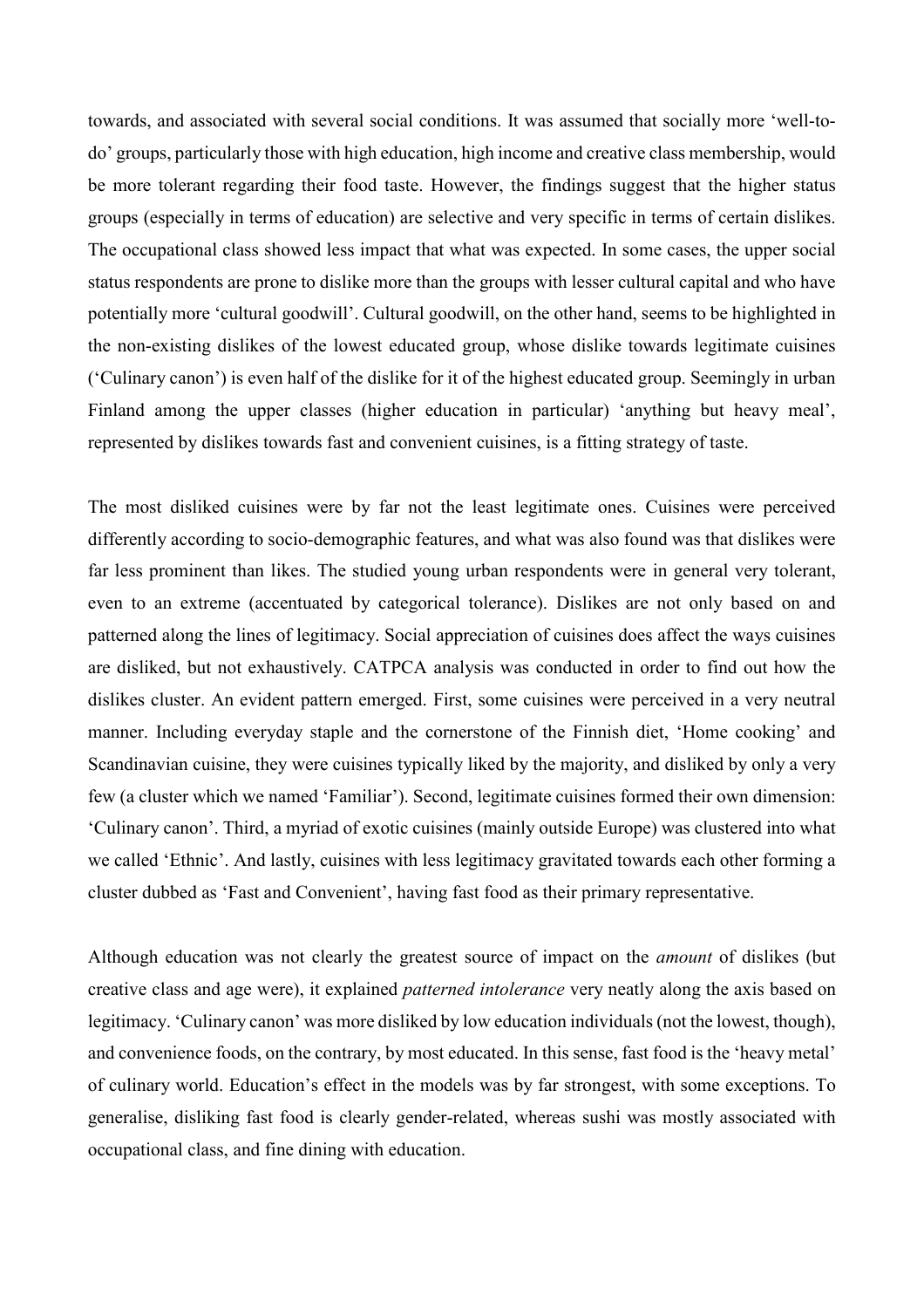In the methodological sense the effects remained at a rather low level. However, in each model presented, the statistical significance was observed for some or many social determinants regardless of the fact that our respondents are a very homogenous group to begin with. Should these examinations be at a nationally representative level the effects could surely be expanded. So, the young cohort forming our sample represents what is bubbling under.

The empirical examinations on the categorical tolerant people are still scarce. This article contributes to the understanding of the essence of this, potentially of a new kind of social phenomenon. Juxtaposed to prior knowledge on omnivores and to our findings on culinary dislikes, we argue that, rather than a form of new cultural elite and an 'heir of the omnivore', the categorical tolerant people are more likely those with the most cultural goodwill, i.e. they emulate the socially valuable tastes.

Could our results indicate the existence of social boundaries, social stratification through culinary taste? According to Michèle Lamont and Virág Molnár (2002), the symbolic boundaries are translated into social boundaries after they are widely agreed upon by the social actors, and 'become central in processes of social exclusion' (Daenekindt, 2018: 2). If different social groups differ from each other, and these diverging preferences derive from actual choices (i.e. they dislike what they want to dislike and not what they are expected to dislike), the situation is rather equal. On the contrary however, if preferences differ from actual choices, taste structures maintain inequality and consequently potentially widen the taste gaps and also serve as a basis for polarized lifestyles. To reveal this, information on the reasonings of consumption choices ('*how* is consumed rather than *what* is consumed') is needed, and this shall remain an objective for future studies.

What does it mean that some cuisine types are disliked? What does cultural hostility indicate in current society? Cuisine types provide exceptional material to study patterned (in)tolerance and symbolic boundaries. The contribution of this article is four-fold: first of all, the results indicate clear patterning of culinary dislikes especially based on cultural origin (cuisines representing national states or geographical and cultural areas). Second, it uncovers the various ways social determinants have a say on the patterned intolerance regarding taste. These findings are especially relevant for research on cosmopolitan values as well as cultural stratification and debates on taste. Third, our research sheds light on the particular context of young urban adults, their lifestyles and 'taste making'. The findings prove interestingly the existence of clear traces of Bourdieusian distinction. Although explored in a very specific group of a specific context in this study, the results can be regarded as indicators of emerging patterns of distinction that may eventually diffuse into society at large. Fourth,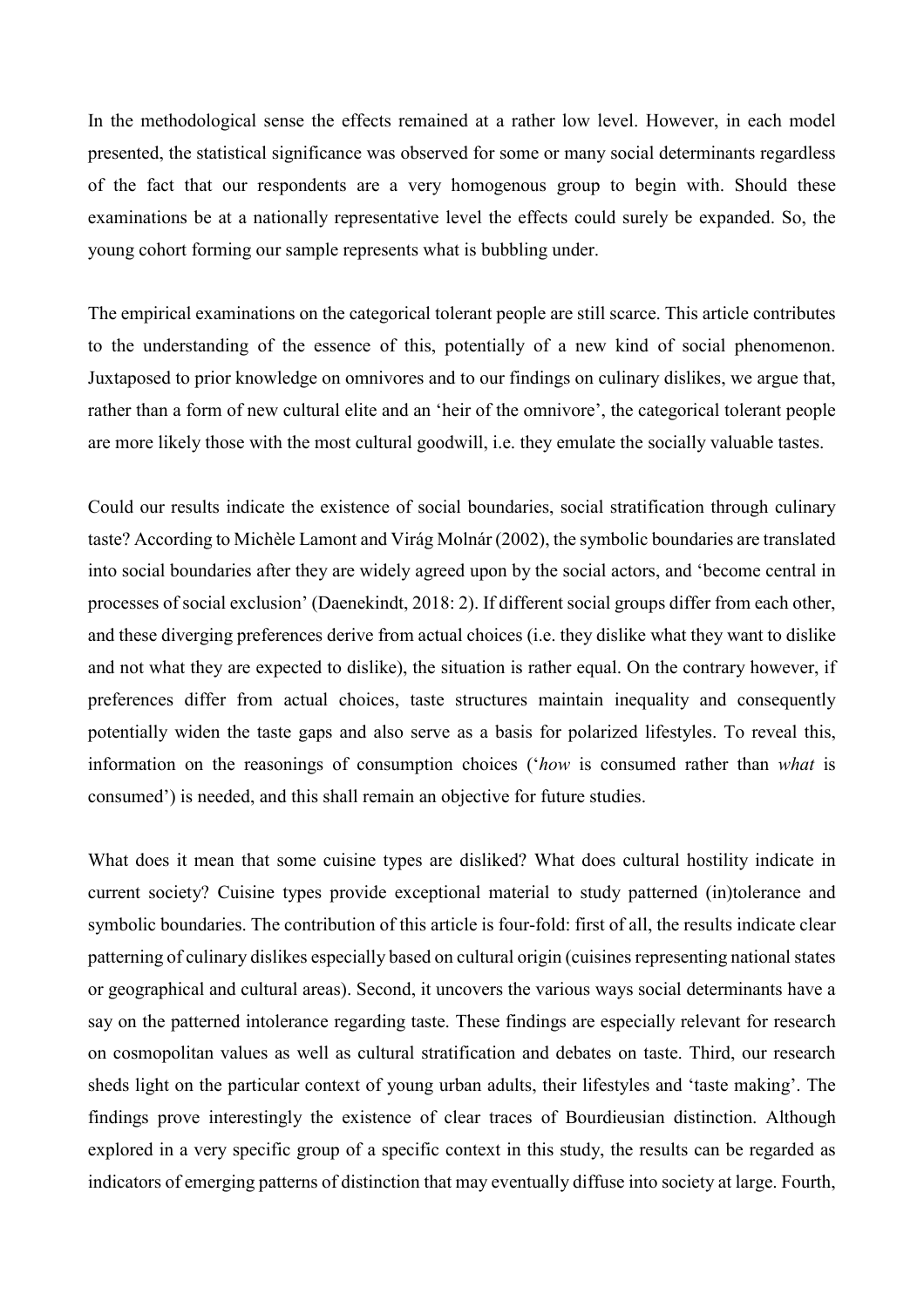the findings regarding relatively large group of 'categorical tolerant' people add to the current debate on cultural taste and general cultural, social and political attitude. Cultural taste reflects interestingly potential new strategies of distinction, and instead of the much-studied musical preferences or general cultural taste, the study of culinary preferences is in its arbitrariness a fertile ground to explore social and cultural stratification.

## **References**

- Allington D (2011) Distinction, intentions, and the consumption of fiction: Negotiating cultural legitimacy in a gay reading group. *European Journal of Cultural Studies* 14(2): 129-145.
- Atkinson W, Deeming C (2015) Class and cuisine in contemporary Britain: The social space, the space of food and their homology. *The Sociological Review* 63(4): 876-896.
- Berghman M, Van Eijck K (2009) Visual arts appreciation patterns: Crossing horizontal and vertical boundaries within the cultural hierarchy. *Poetics* 37(4): 348-365.
- Bocock R (1993) *Consumption.* London: Routledge.
- Bourdieu P (1984) *Distinction: A Social Critique of the Judgement of Taste*. Cambridge: Harvard University Press.
- Bourdieu P (1985) *Sosiologian kysymyksiä.* Tampere: Vastapaino.
- Bryson B (1996) 'Anything but heavy metal': Symbolic exclusion and musical dislikes. *American Sociological Review* 61(5): 884-899.
- Cappeliez S, Johnston J (2013) From meat and potatoes to 'real-deal' rotis: Exploring everyday culinary cosmopolitanism. *Poetics* 41(5): 433-455.
- Daenekindt S (2018) Out of tune: How people understand social exclusion at concerts. *Poetics* (online version). https://doi.org/10.1016/j.poetic.2018.12.002
- Daenekindt S, Roose H (2014) Social mobility and cultural dissonance. *Poetics* 42(1): 82-97.
- Douglas M (1996) *Thought styles: Critical essays on good taste*. London: Sage.
- Erickson BH (1996) Culture, Class and Connection. *American Journal of Sociology* 102 (1): 217- 251.
- Flemmen M, Hjellbrekke J, Jarness V (2018) Class, culture and culinary tastes: Cultural distinctions and social class divisions in contemporary Norway. *Sociology* 52(1): 128-149.
- Florida R (2002) *The Rise of the Creative Class. And How It's Transforming Work, Leisure, Community, and Everyday Life.* New York: Basic Books.
- Hannerz U (1990) Cosmopolitans and locals in world culture. *Theory, Culture & Society* 7(2-3): 237-251.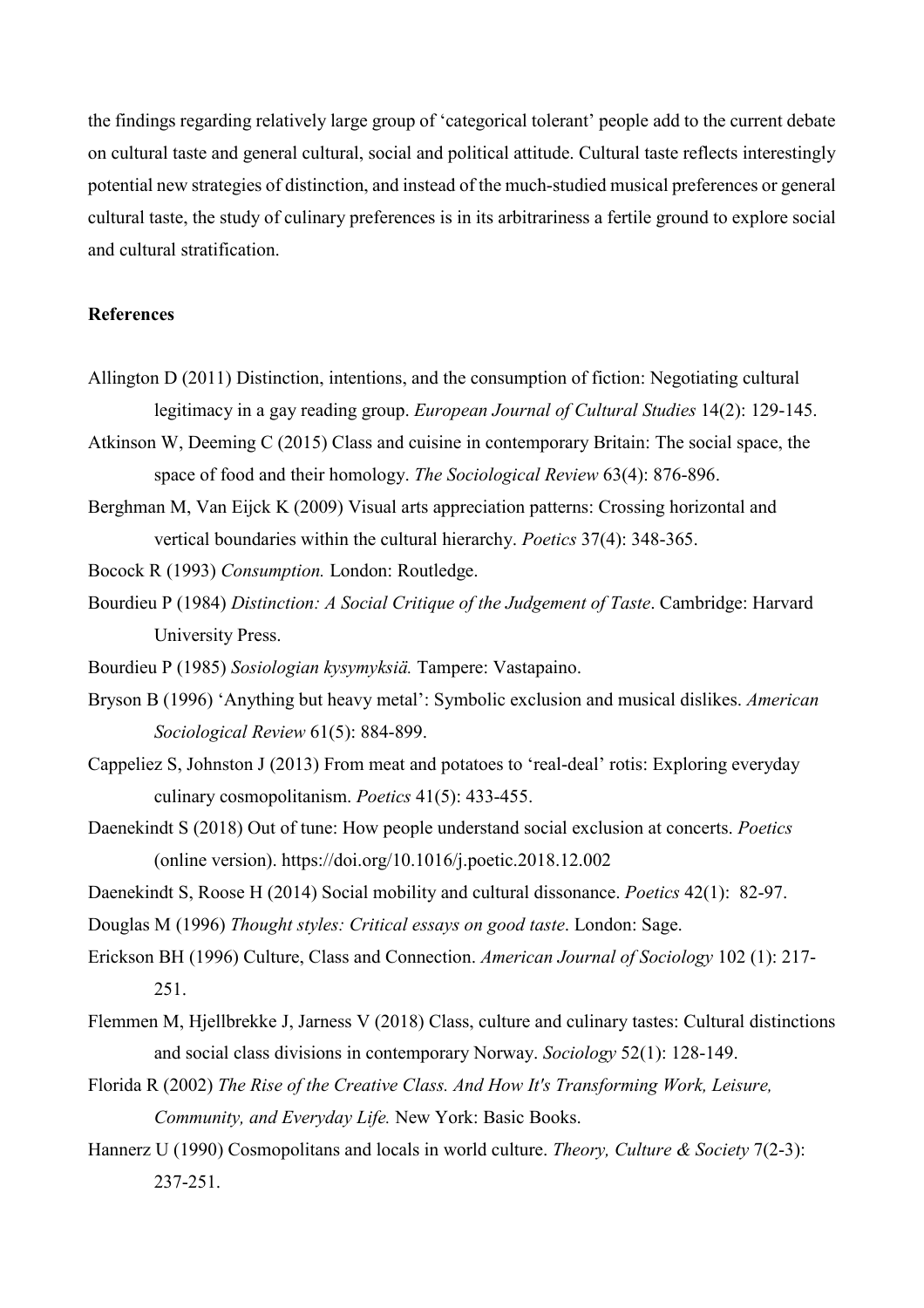- Hannerz U (2005) Two faces of cosmopolitanism: Culture and politics. *Statsvetenskaplig Tidskirft* 107(3): 199-213.
- Heinonen V (1999) Niukkuuden ja kulutuksen mentaliteetit modernisoituvassa Suomessa (The mentalities of scarceness and consumption in modernising Finland). In: Näre S (ed.) *Tunteiden sosiologiaa II. Historiaa ja säätelyä*. Hämeenlinna: Suomalaisen Kirjallisuuden Seura, 75-98.
- Helsinki region statistics (2015) Official statistics of Helsinki. Available at: [http://www.aluesarjat.fi](http://www.aluesarjat.fi/) (accessed 15 January 2015)
- Helsinki Streets of Food (2015) Website for promoting street food movement in Helsinki. Available at: [http://www.helsinkistreetsoffood.com](http://www.helsinkistreetsoffood.com/) (accessed 5 February 2015).
- Johnston J, Baumann S (2010) *Foodies. Democracy and Distinction in the Gourmet Foodscape*. New York: Routledge.
- Karsten L, Kamphuis A, Remeijnse C (2015) 'Time-out' with the family: The shaping of family leisure in the new urban consumption spaces of cafes, bars and restaurants. *Leisure Studies* 34(2): 166-181.
- Katz-Gerro T (2006) Comparative evidence of inequality in cultural preferences: Gender, class, and family status. *Sociological Spectrum* 26(1): 63-83.
- Lamont M, Aksartova S (2002) Ordinary cosmopolitanisms: Strategies for bridging racial boundaries among working-class men. *Theory, Culture & Society* 19(4): 1-25.
- Lamont M, Molnár V (2002) The study of boundaries in the social sciences. *Annual Review of Sociology* 28: 167-195.
- Lash S (1995) Asiantuntijajärjestelmät vai sitoutunut tulkinta? Kulttuuri ja instituutiot disorganisoidussa kapitalismissa (Original version Reflexive Modernization. Politics, Tradition and Aesthetics in the Modern Social Order). In: Beck U, Giddens A, Lash S (eds.) *Nykyajan jäljillä*. Tampere: Vastapaino, 268-292.
- Lindblom T, Mustonen P (2015) Culinary taste and the legitimate cuisines. *British Food Journal* 117(2): 651-663.
- Lizardo O, Skiles S (2016) The end of symbolic exclusion? The rise of 'categorical tolerance' in the musical tastes of Americans: 1993-2012. *Sociological Science* 3: 85-108.
- Michael J (2015) It's really not hip to be a hipster: Negotiating trends and authenticity in the cultural field. *Journal of Consumer Culture* 15 (2): 163-182.
- Mick DG (1996) Are studies of dark side variables confounded by socially desirable responding? The case of materialism. *Journal of Consumer Research* 23(2): 106-119.
- Miles S (1998) *Consumerism. As a way of life*. London: SAGE.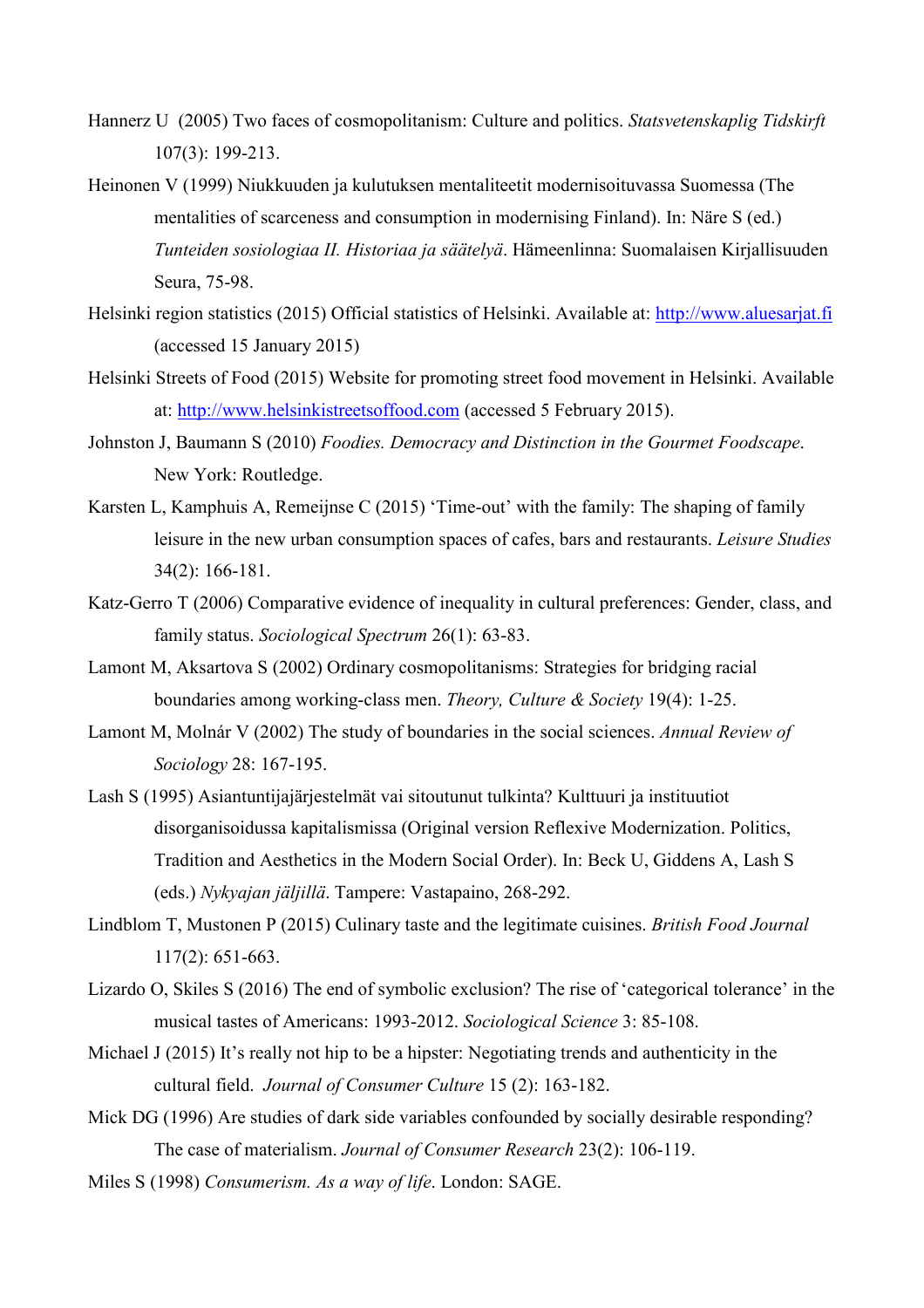- Mintz SW, Du Bois CM (2002) The anthropology of food and eating. *Annual Review of Anthropology* 31: 99-119.
- OECD (2018) Income Inequality (indicator). Available at: [https://data.oecd.org/inequality/income](https://data.oecd.org/inequality/income-inequality.htm)[inequality.htm](https://data.oecd.org/inequality/income-inequality.htm) (accessed 5 November 2018).
- Ollivier M (2008) Modes of openness to cultural diversity: Humanist, populist, practical, and indifferent. *Poetics* 36(2-3): 120-147.
- Olsen WK, Warde A, Martens L (2000) Social differentiation and the market for eating out in the UK. *International Journal of Hospitality Management* 19(2): 173-190.
- OPH (2018) Education system: Equal opportunities to high quality education. The Finnish National Agency of Education. Available at: [https://www.oph.fi/english/education\\_system](https://www.oph.fi/english/education_system) (accessed 5 November 2018).
- Peterson RA (2004) The Shift toward omnivorous taste: Ideas, evidence, and prospects. *Sociologie et Sociétés* 36(1): 145-164.
- Peterson RA, Kern RM (1996) Changing highbrow taste: From snob to omnivore. *American Sociological Review* 61(5): 900-907.
- Purhonen S (2011) Televisio ja kulttuuripääoma. Ohjelmatyyppien ja mieliohjelmien sosiaalinen eriytyminen nyky-Suomessa (Television and Cultural Capital: Social Distinction of Program Types and Favourite TV-shows in modern Finland). *Sosiologia* 48(2): 96-116.
- Purhonen S, Gronow J (2014) Polarizing appetites? Stability and change in culinary tastes in Finland, 1995-2007. *Food, Culture & Society* 17(1): 27-47.
- Purhonen S, Gronow J, Rahkonen K (2010) Nordic democracy of taste? Cultural omnivorousness in musical and literary taste preferences in Finland. *Poetics* 38(3): 266-298.
- Purhonen S, Heikkilä R (2017) Food, music and politics: The interweaving of culinary taste patterns, 'highbrow' musical taste and conservative attitudes in Finland. *Social Science Information* 56(1): 74-97.

Räsänen P (2003) *In the Twilight of Social Structures. A Mechanism-Based Study of Contemporary Consumer Behaviour.* Doctoral Dissertation, University of Turku, Finland.

Roose H, Van Eijck K, Lievens J (2012) Culture of distinction or culture of openness? Using social space to analyze the social structuring of lifestyles. *Poetics* 40(6): 491-513.

Sarpila O (2013) *Beauty for Sale. An Empirical Study of Appearance-related Consumption in Finland.* Doctoral Dissertation, University of Turku, Finland.

Sonnett J (2004) Musical boundaries: intersections of form and content. *Poetics* 32(3-4): 247-264.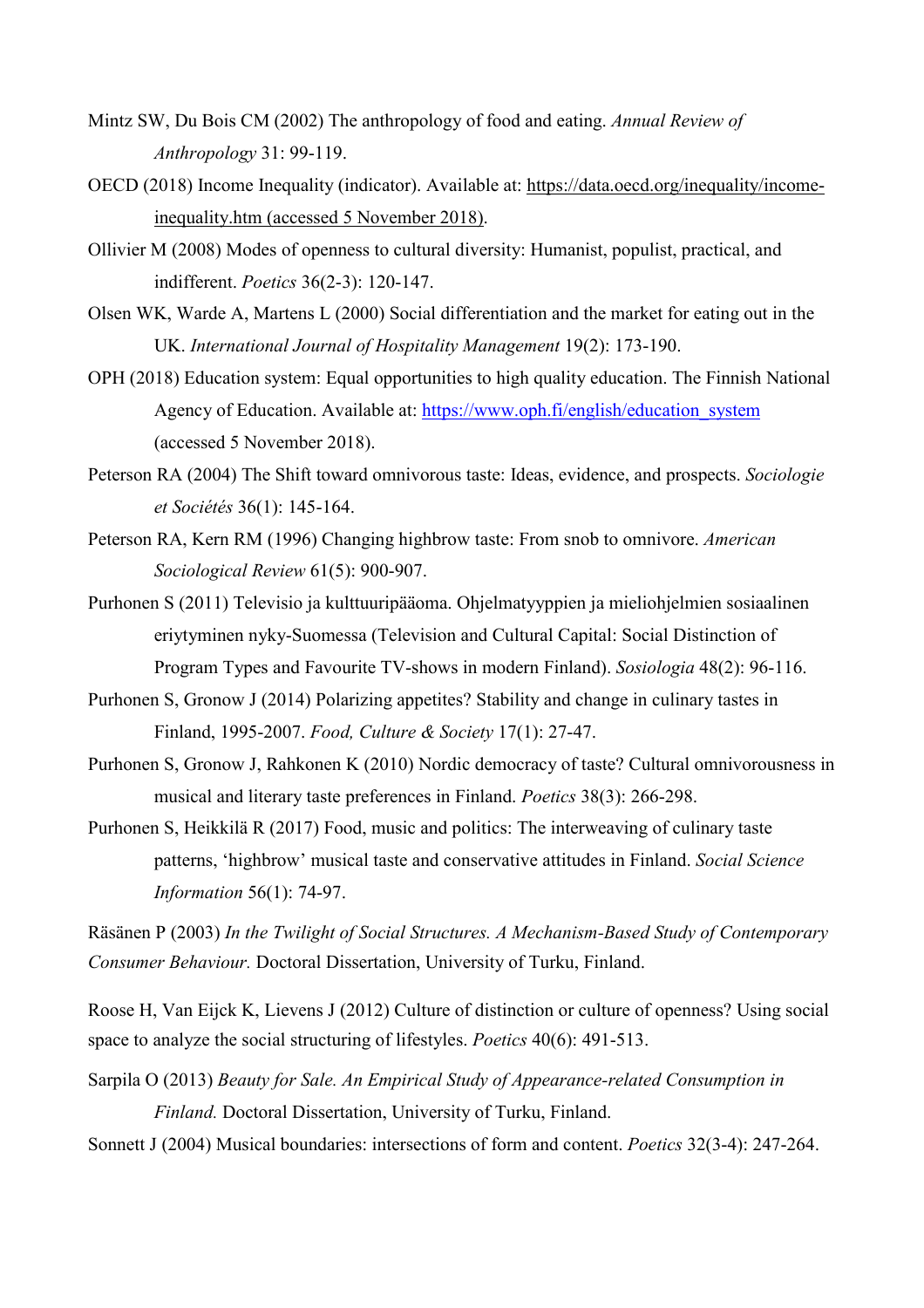Statistics Finland (2018) The Classification of Occupations 2010. Official Statistics of Finland. Available at: [http://tilastokeskus.fi/meta/luokitukset/ammatti/001-2010/index\\_en.html](http://tilastokeskus.fi/meta/luokitukset/ammatti/001-2010/index_en.html) (accessed 23 November 2018).

Van Eijck K (2000) Richard A. Peterson and culture of consumption. *Poetics* 28(2-3): 207-224.

- Van Eijck K, Bargeman B (2004) The changing impact of social background on lifestyle: 'Culturalization' instead of individualization? *Poetics* 32(6): 439-461.
- Veenstra G (2005) Can taste illumine class? Cultural knowledge and forms of inequality. *The Canadian Journal of Sociology* 30(3): 247-279.
- Warde A (2011) Cultural hostility re-considered. *Cultural Sociology* 5(3): 341-366.
- Warde A, Gayo-Cal M (2009) The anatomy of cultural omnivorousness: The case of the United Kingdom. *Poetics* 37 (2): 119-145.
- Warde A, Martens L (2000) *Eating out: Social differentiation, consumption and pleasure*. Cambridge: Cambridge University Press.
- Warde A, Martens L, Olsen WK (1999) Consumption and the problem of variety: Cultural omnivorousness, social distinction and dining out. *Sociology* 33(1): 105-127.
- Warde A, Wright D, Gayo-Cal M (2008) The omnivorous orientation in the UK. *Poetics* 36(2-3): 148-165.
- Willekens M, Lievens J (2015) Boundary tastes at work. The gendered effect of authority positions in the workplace on taste in clothing and food. *Sociological Perspectives* 58(1): 78-96.
- Wright D, Purhonen S, Heikkilä R (2013) Comparing 'cosmopolitanism': Taste, nation and global culture in Finland and the UK. *Comparative Sociology* 12(3): 330-360.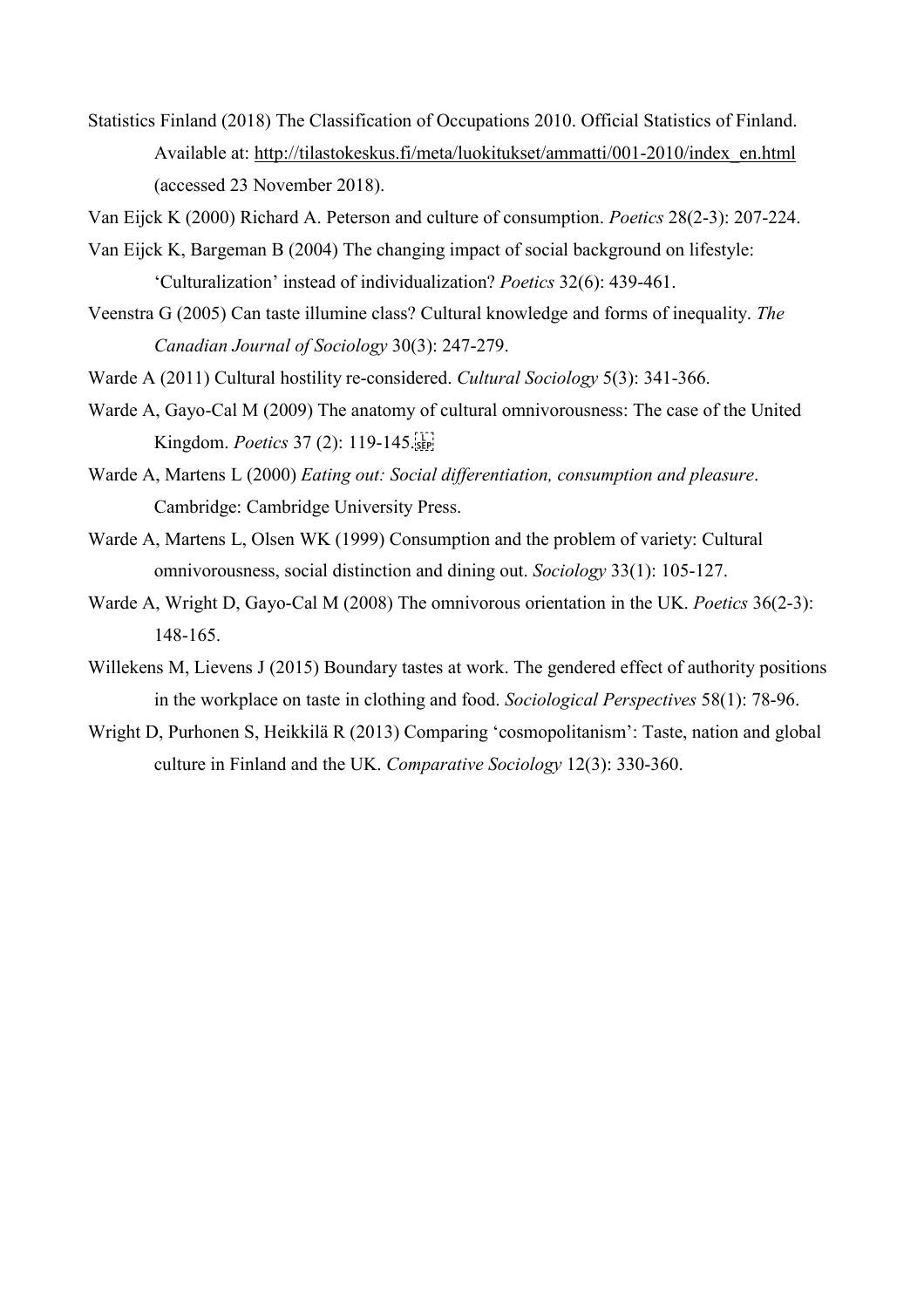| <b>Legitimate cuisines</b>     | <b>Mainstream cuisines</b>        | <b>Illegitimate cuisines</b>   |
|--------------------------------|-----------------------------------|--------------------------------|
| (Ratio of legitimacy $> 1.3$ ) | (Ratio of legitimacy = $1-1.29$ ) | (Ratio of legitimacy $\leq$ 1) |
| African                        | Indian or Nepalese                | American or Tex-Mex            |
| Fine dining                    | Italian                           | Home cooking                   |
| Korean                         | Mexican or South American         | Grilled food                   |
| Middle Eastern                 | Russian                           | Fast food                      |
| Mediterranean                  | Chinese                           |                                |
| Sushi or other Japanese        | Thai or other SE Asian            |                                |
| French                         | Scandinavian                      |                                |
|                                | Pizza                             |                                |

Figure 1. Legitimacy of the cuisine types in Finland according to Lindblom & Mustonen, 2015 (Figure adapted from the 2015 Lindblom & Mustonen study, labels modified to suit article's purposes)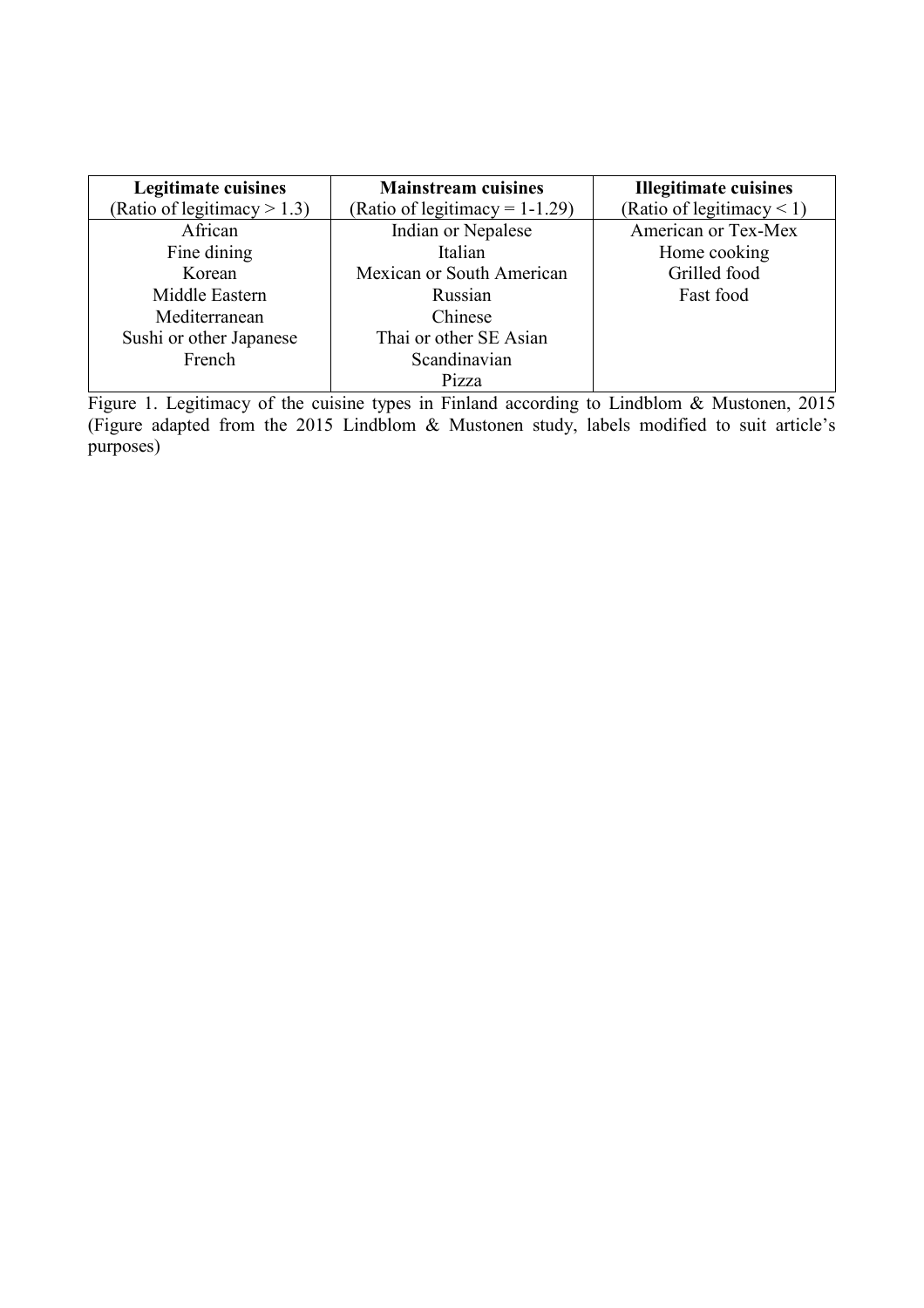|                   | <b>Dislikes</b> | Likes   | Don't know |
|-------------------|-----------------|---------|------------|
| Fast food         | 32.9            | 60.9    | 6.2        |
| Russian           | 20.1            | 60.5    | 19.4       |
| American/Tex-Mex  | 19.9            | 71.8    | 8.3        |
| African           | 16.5            | 45.5    | 38.0       |
| Sushi/Japanese    | 19.4            | 73.5    | 7.1        |
| Grilled           | 16.3            | 77.7    | 6.0        |
| Chinese           | 16.0            | 79.1    | 4.9        |
| Fine dining       | 15.9            | 65.5    | 18.6       |
| Korean            | 14.7            | 44.6    | 40.6       |
| Middle Eastern    | 11.9            | 70.3    | 17.8       |
| French            | 11.3            | 71.0    | 17.7       |
| Pizza             | 10.9            | 86.8    | 2.3        |
| Mexican/SAmerican | 10.1            | 79.8    | 10.1       |
| Indian/Nepalese   | 9.3             | 85.7    | 4.9        |
| <b>SE</b> Asian   | 8.3             | 85.5    | 6.3        |
| Mediterranean     | 6.6             | 87.9    | 5.5        |
| Scandinavian      | 3.8             | 85.2    | 10.3       |
| Italian           | 3.6             | 93.9(2) | 2.5        |
| Home cooking      | 3.4             | 94.4(1) | 2.2        |

Table 1. Proportions of the culinary dislikes, likes and ambivalences, in percentages (N=1706)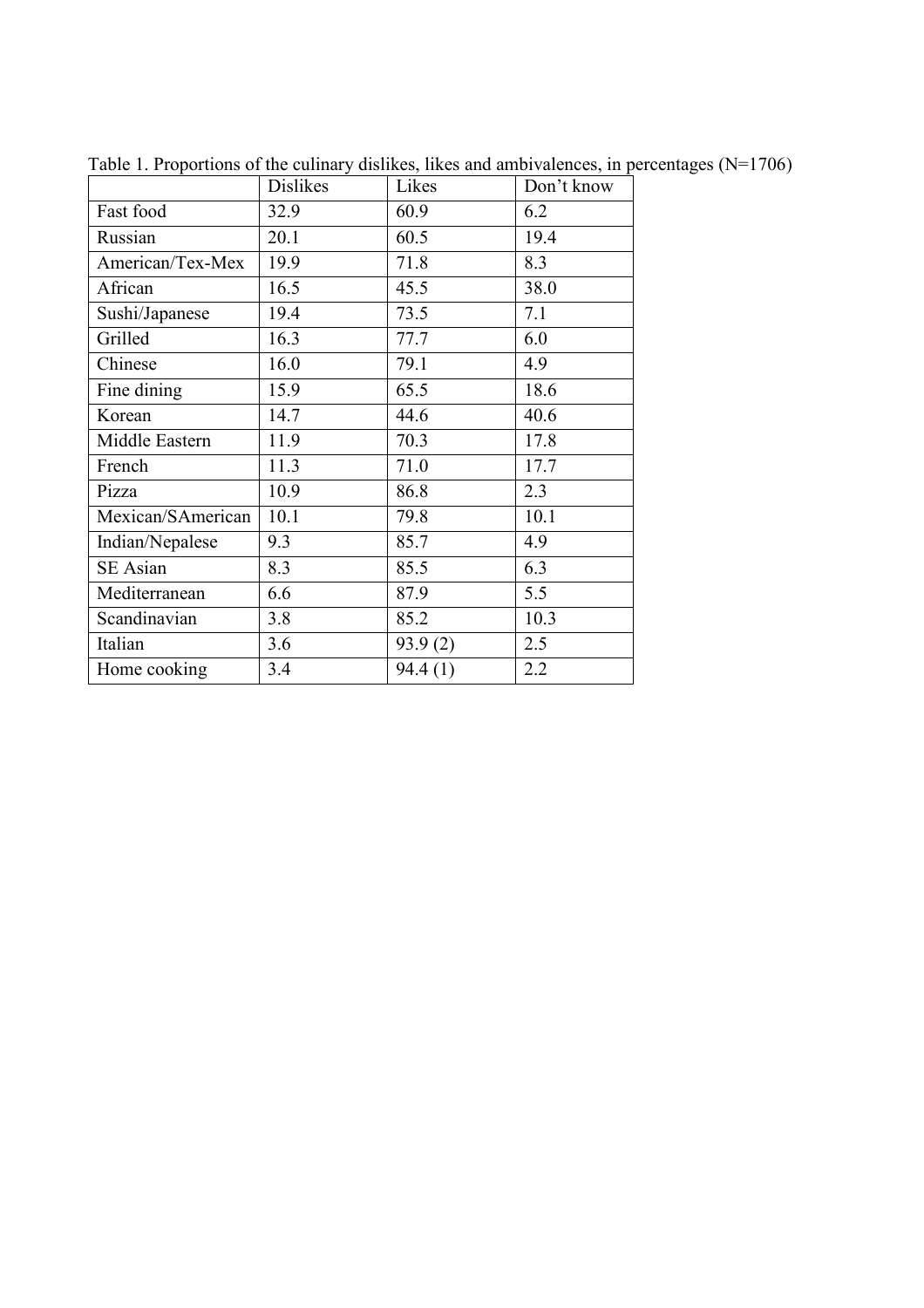|                      | Number of dislikes, group mean |
|----------------------|--------------------------------|
|                      | (separate ANOVA models)        |
| Education**          |                                |
| Comprehensive        | 2.4                            |
| Secondary            | 3.0                            |
| Lower tertiary       | 2.4                            |
| University           | 2.3                            |
| Age***               |                                |
| 25-29                | 2.4                            |
| $30 - 34$            | 2.3                            |
| 35-39                | 2.7                            |
| 40-44                | 3.2                            |
| Income quartile*     |                                |
| 1st (lowest) quart   | 2.7                            |
| $2nd$ quart          | 3.0                            |
| $3rd$ quart          | 2.6                            |
| 4th (highest) quart  | 2.3                            |
| Gender**             |                                |
| Male                 | 2.3                            |
| Female               | 2.8                            |
| Area of residence*   |                                |
| Suburb               | 2.8                            |
| Inner city           | 2.5                            |
| Occupational class** |                                |
| Creative class       | 2.4                            |
| Manual class         | 2.7                            |
| Service class        | 3.0                            |
| Undiscerned          | $\overline{2.5}$               |
| <b>TOTAL</b>         | 2.6                            |
| (all respondents)    |                                |

Table 2. The amount of disliked cuisine types (range 0-19), analysis of variance (ANOVA) models

*Note:* \*\*\* =  $p < 0.001$ ; \*\* =  $p < 0.01$ ; \* =  $p < 0.05$ .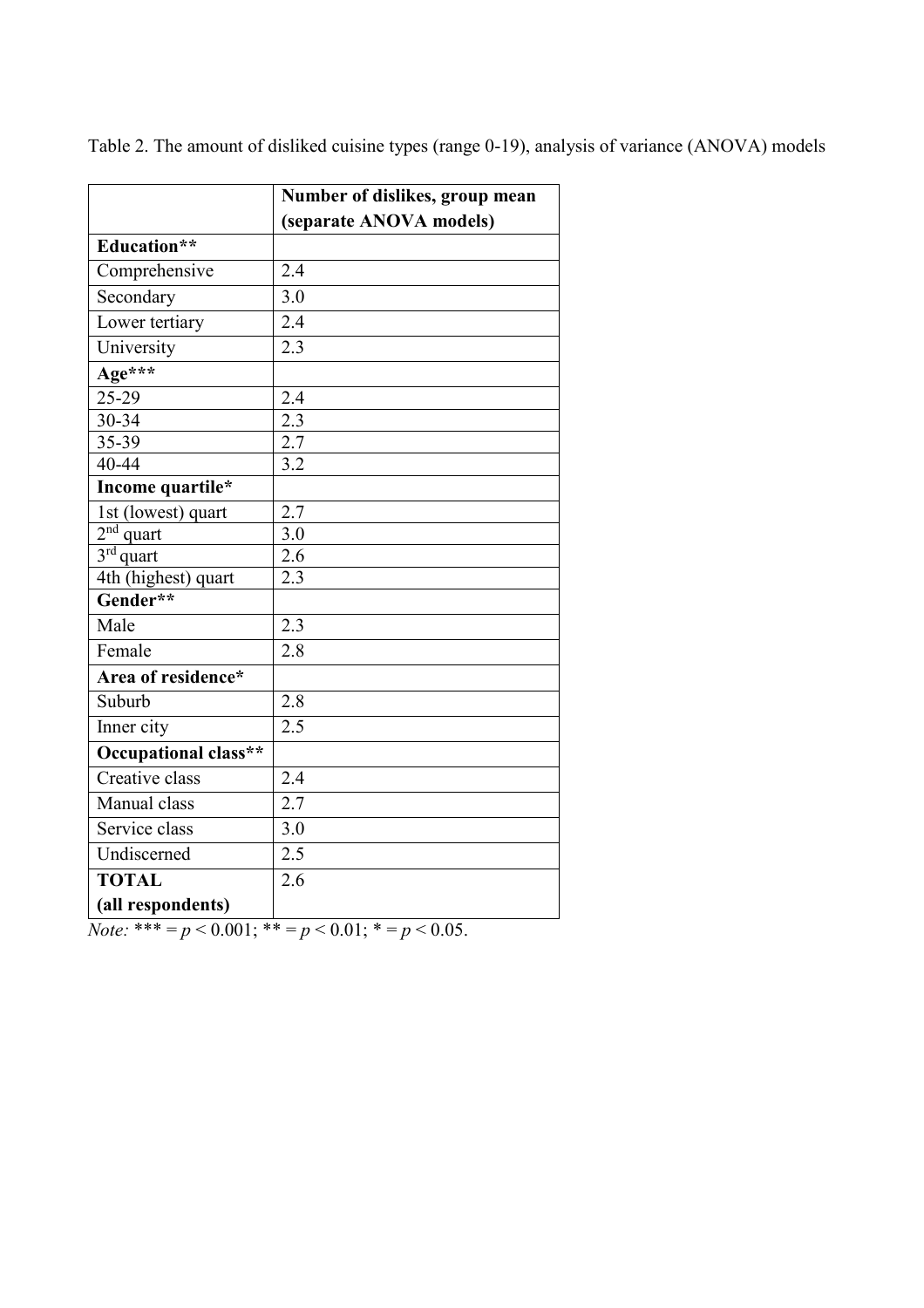|                           | Culinary | Ethnic  | Fast &     | Familiar |
|---------------------------|----------|---------|------------|----------|
|                           | canon /  |         | convenient |          |
|                           | classics |         |            |          |
| French                    | .725     | .154    | .112       | .146     |
| Mediterranean             | .672     | .233    | .020       | .006     |
| Italian                   | .630     | .027    | .278       | $-.146$  |
| Russian                   | .541     | .227    | .154       | .102     |
| Fine dining               | .529     | .181    | $-.024$    | .113     |
| Sushi or other Japanese   | .506     | .288    | $-122$     | $-.014$  |
| Thai or other SE Asian    | .149     | .774    | .006       | $-.008$  |
| African                   | .354     | .677    | $-.001$    | .011     |
| Indian or Nepalese        | .185     | .668    | .011       | $-.027$  |
| Korean                    | .409     | .662    | .007       | .058     |
| Middle Eastern            | .418     | .635    | $-.032$    | .005     |
| Chinese                   | $-.032$  | .566    | .262       | $-.004$  |
| Mexican or South American | .202     | .474    | .464       | $-.071$  |
| American or Tex-Mex       | .060     | .176    | .734       | $-.023$  |
| Fast food                 | $-.093$  | $-.011$ | .719       | .123     |
| Pizza                     | .085     | $-.018$ | .641       | .002     |
| Grilled food              | .102     | .007    | .561       | .085     |
| Home cooking              | $-.092$  | $-.007$ | .129       | .865     |
| Scandinavian              | .325     | .325    | .033       | .743     |

Table 3. Categorical Principal Component Analysis (CATPCA) for cuisine dislikes

NB. Rotation method Varimax. Mexican or South American cuisine types had the highest loadings (yet not very high) on both ethnic and fast & convenient components.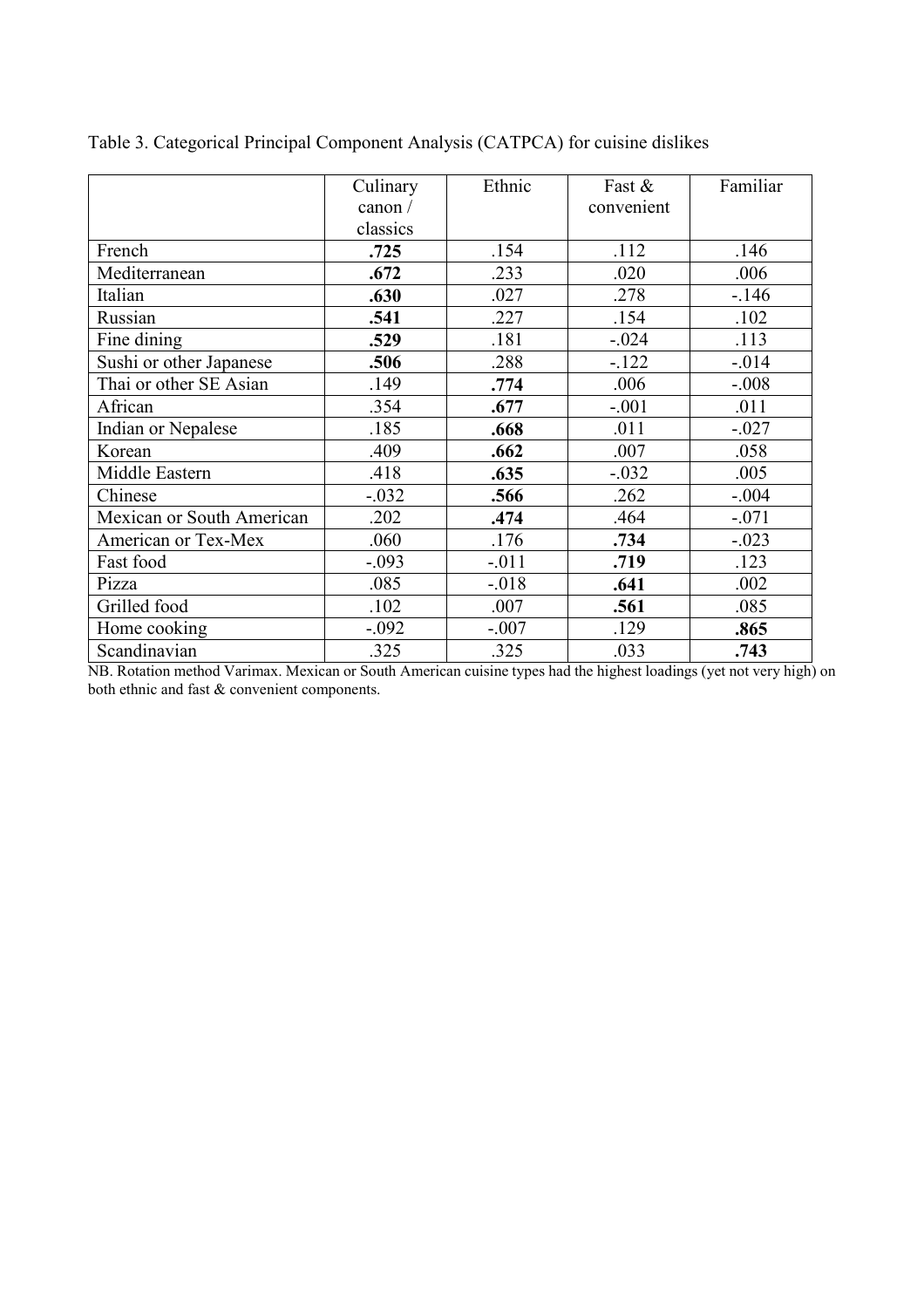|                             |                    | <b>Culinary canon</b> | <b>Ethnic</b>              |                        | <b>Fast &amp; convenient</b> |
|-----------------------------|--------------------|-----------------------|----------------------------|------------------------|------------------------------|
|                             | Sushi <sup>a</sup> | <b>Fine dining</b>    | <b>Indian</b> <sup>b</sup> | Fast food <sup>c</sup> | Americand                    |
| % of those who dislike (N)  | 21.0(233)          | 16.4(181)             | 9.1(101)                   | 32.3 (356)             | 19.0(210)                    |
| Education $\chi^2$          | $19.04**$          | $52.74***$            | $1.51$ (ns)                | $14.22**$              | $25.81***$                   |
| Comprehensive               | $0.53*$            | $0.25**$              | $1.06$ (ns)                | $0.37***$              | $0.16***$                    |
| Secondary                   | $1.69**$           | $2.50***$             | $1.29$ (ns)                | $0.9$ (ns)             | $0.73$ (ns)                  |
| Lower tertiary              | $0.97$ (ns)        | $1.25$ (ns)           | $1.43$ (ns)                | $0.72$ (ns)            | $0.71$ (ns)                  |
| Age $\chi^2$                | $3.52$ (ns)        | $3.06$ (ns)           | $11.34**$                  | $9.62*$                | $7.63$ (ns)                  |
| $25 - 29$                   | $0.97$ (ns)        | $1.24$ (ns)           | $1.04$ (ns)                | $0.61**$               | $0.57**$                     |
| $30 - 34$                   | $0.69$ (ns)        | $0.83$ (ns)           | $0.40**$                   | $0.76$ (ns)            | $0.61*$                      |
| $35 - 39$                   | $0.82$ (ns)        | $0.98$ (ns)           | $0.67$ (ns)                | $1.07$ (ns)            | $0.87$ (ns)                  |
| <b>Income</b> $\chi^2$      | $10.69**$          | $6.93$ (ns)           | $17.71***$                 | $1.58$ (ns)            | $8.13*$                      |
| $I^{st}$ quart              | $2.24**$           | $1.98**$              | $0.41$ **                  | $0.79$ (ns)            | $1.58$ (ns)                  |
| $2^{nd}$ quart              | $2.03*$            | $1.59$ (ns)           | $1.05$ (ns)                | $0.97$ (ns)            | $2.13**$                     |
| $3^{rd}$ quart              | $1.75***$          | $1.62*$               | $0.38**$                   | $0.88$ (ns)            | $1.00$ (ns)                  |
| Gender $\chi^2$             | $13.63***$         | $6.43**$              | 2.20(ns)                   | 34.99***               | $7.91**$                     |
| Male                        | $1.90***$          | $1.61**$              | $0.70$ (ns)                | $0.41***$              | $0.61**$                     |
| Area of residence $\chi^2$  | $3.20$ (ns)        | $1.79$ (ns)           | $12.72***$                 | $8.68**$               | $1.50$ (ns)                  |
| Suburb                      | $1.34$ (ns)        | $1.27$ (ns)           | 2.21                       | $0.65**$               | $0.81$ (ns)                  |
| Occupational class $\chi^2$ | $34.07***$         | $0.34*$               | $6.80$ (ns)                | $6.50$ (ns)            | $4.76$ (ns)                  |
| Creative                    | $0.38**$           | $0.37*$               | $1.84$ (ns)                | $1.74$ (ns)            | $1.39$ (ns)                  |
| <b>Working</b>              | $0.34$ (ns)        | $0.59$ (ns)           | $2.06$ (ns)                | $0.85$ (ns)            | $1.44$ (ns)                  |
| Other                       | $0.34***$          | $0.64*$               | $0.85$ (ns)                | 1.39(ns)               | $1.58*$                      |
| $\chi^2$ , model            | $110.59***$        | 89.10***              | $60.20***$                 | 94.60***               | $60.00***$                   |
| $-2LL$                      | 652.40             | 553.43                | 399.23                     | 663.24                 | 528.31                       |
| Pseudo R <sup>2</sup> X100  | 14.8               | 13.1                  | 11.6                       | 11.5                   | 8.5                          |

.

Table 4. Cuisine dislikes, logistic regression models with chi square coefficients  $(\chi^2)$ , odds ratios (OR), Pseudo R<sup>2</sup>

*Note:* \*\*\* =  $p$  < 0.001; \*\* =  $p$  < 0.01; \* =  $p$  < 0.05; (ns) =  $p$  > 0.05. The reference categories are: female; university diploma; highest income quartile; inner city residency; service class; age 40-44 years. Each reference category has an odds ratio value of 1. Degree of freedom for all models is 14. a) 'Sushi or other Japanese' b) 'Indian or Nepalese' c) 'American or Tex-Mex' d) 'Hamburgers and other fast food'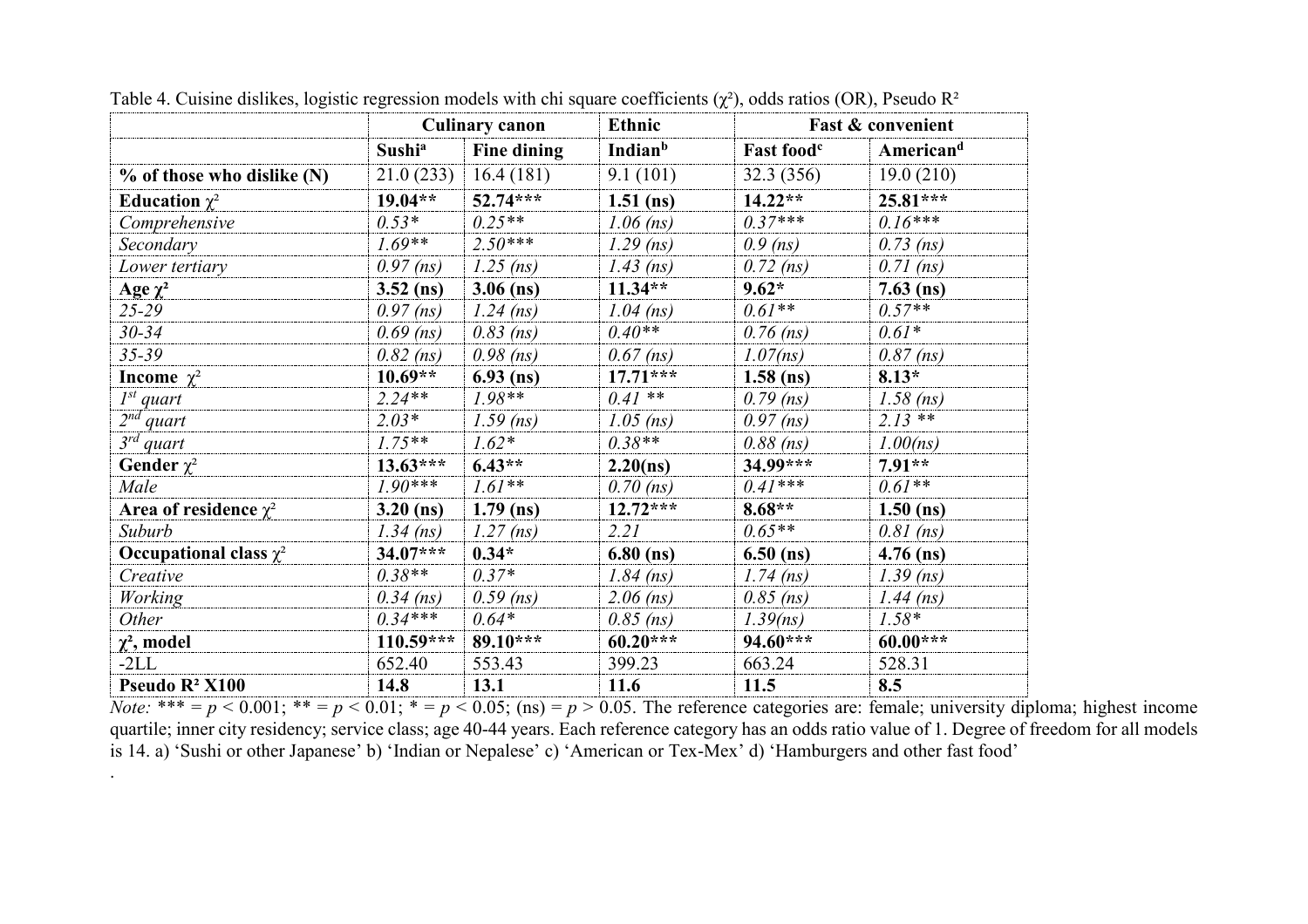|                                       | <b>Categorical tolerance</b> |
|---------------------------------------|------------------------------|
| % who are categorical tolerant people | 28.7 (328)                   |
| (N)                                   |                              |
| Education $\chi^2$                    | $19.9***$                    |
| Comprehensive                         | 2.17                         |
| Secondary                             | 0.84                         |
| Lower tertiary                        | 1.12                         |
| Age $\chi^2$                          | $11.88**$                    |
| 25-29                                 | 1.36                         |
| $30 - 34$                             | 1.39                         |
| 35-39                                 | 0.76                         |
| Income $\chi^2$                       | $(6.00)$ ns                  |
| $I^{st}$ quart                        | 0.86                         |
| $2nd$ quart                           | 0.572                        |
| $3^{rd}$ quart                        | 0.70                         |
| Gender $\chi^2$                       | $5.3*$                       |
| Male                                  | 1.40                         |
| Area of residence $\chi^2$            | $(0.75)$ ns                  |
| Suburb                                | 0.88                         |
| Occupational class $\chi^2$           | $(1.10)$ ns                  |
| Creative                              | 1.24                         |
| Working                               | 1.17                         |
| Other                                 | 1.18                         |
| $\chi^2$ , model                      | $50.77***$                   |
| $-2LL$                                | 772.70                       |
| Pseudo R <sup>2</sup> X100            | 6.2                          |

Table 5. No cuisine dislikes i.e. 'Categorical tolerance', logistic regression models with chi square coefficients ( $\chi^2$ ), odds ratios (OR), Pseudo R<sup>2</sup>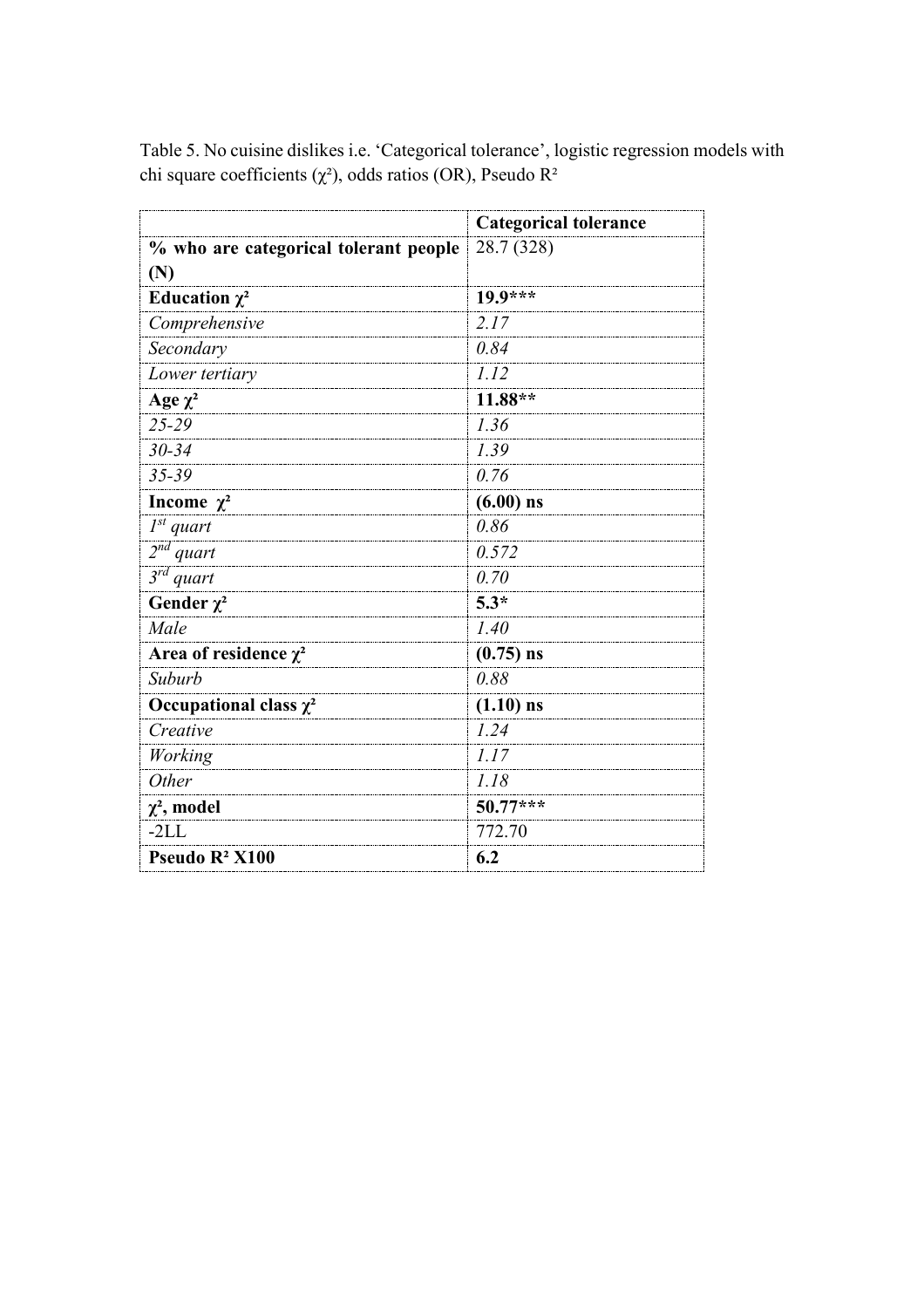# APPENDICES

Appendix Table A. Distribution of the independent variables, weighted and nonweighted data, in percentages

|                                  | % (weighted) | % (non-weighted)  |
|----------------------------------|--------------|-------------------|
|                                  |              |                   |
|                                  | $(n = 1706)$ | $(n = 1706)$      |
| Age (mean, years)                | 33.8         | 33.4              |
| 25-29                            | 28.7         | 29.5              |
| $30 - 34$                        | 29.0         | 31.0              |
| 35-39                            | 21.5         | 22.4              |
| $40 - 44$                        | 20.9         | 17.1              |
| Gender                           |              |                   |
| Female                           | 62.3         | 65.4              |
| Male                             | 37.7         | 34.5              |
| <b>Education</b>                 |              |                   |
| Comprehensive                    | 5.1          | 2.3               |
| Secondary/College                | 42.6         | 19.4              |
| Lower tertiary                   | 14.7         | 22.0              |
| University                       | 37.6         | 56.3              |
| Area of residence                |              |                   |
| Suburb                           | 36.3         | 33.5              |
| Inner city                       | 63.7         | 66.5              |
| <b>Income quartile</b>           |              |                   |
| $I^{st}$ (lowest)                | 31.7         | $\overline{27.0}$ |
| 2nd                              | 18.8         | 16.4              |
| 3rd                              | 24.5         | 27.1              |
| $4^{th}$ (highest)               | 24.9         | 20.5              |
| <b>Creative class membership</b> |              |                   |
| Creative class                   | 53.7         | 61.5              |
| Manual class                     | 8.3          | 4.0               |
| Service class                    | 31.4         | 27.2              |
| Undiscerned                      | 6.6          | 7.2               |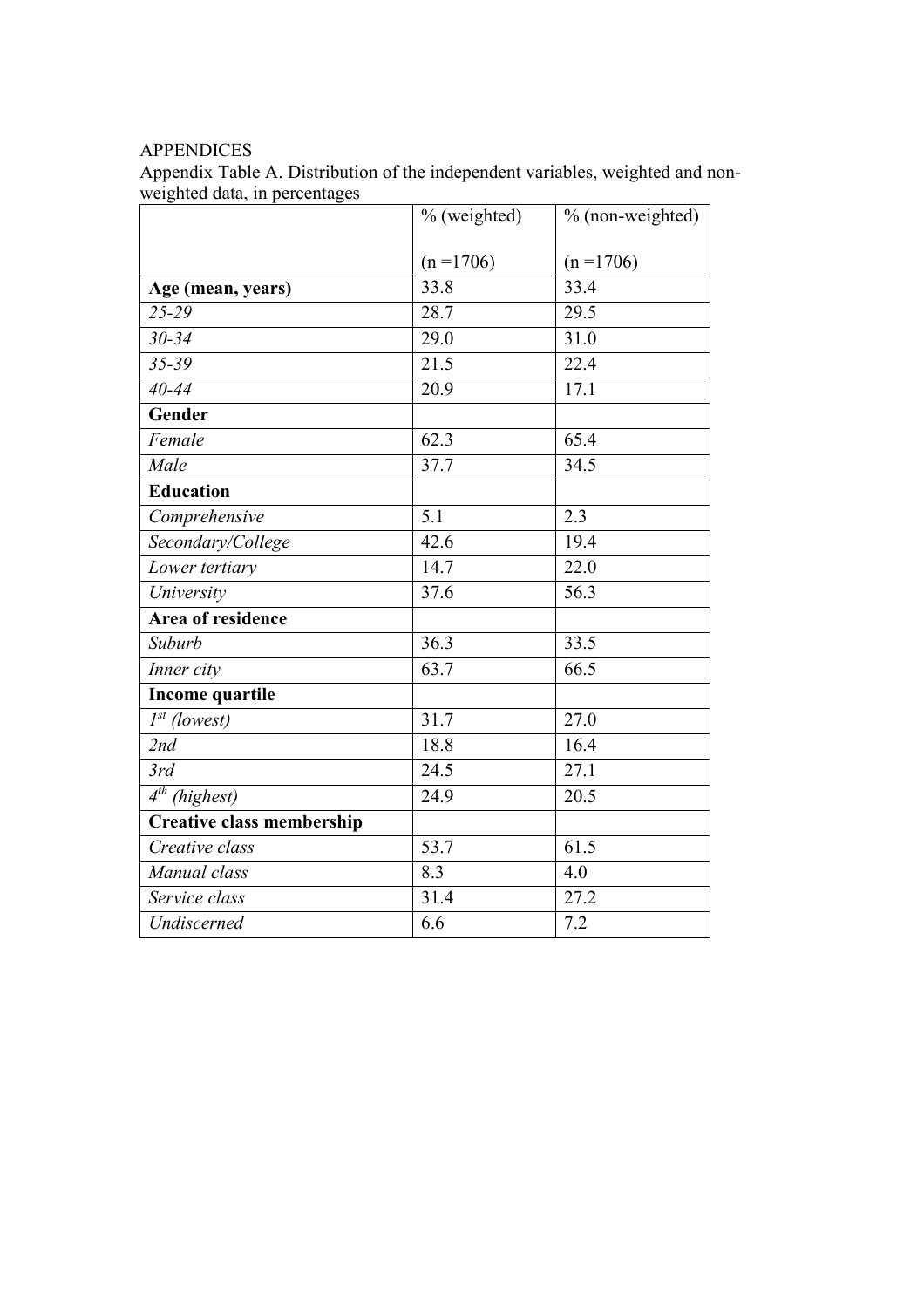|                              | Home    | Scandi- | Fast       |              |                |                |                |           | Mediterra- | <b>Middle</b>  |
|------------------------------|---------|---------|------------|--------------|----------------|----------------|----------------|-----------|------------|----------------|
|                              | cooking | navian  | food       | <b>Pizza</b> | <b>Grilled</b> | <b>Russian</b> | <b>Italian</b> | French    | nean       | <b>Eastern</b> |
| <b>Male</b>                  | 2.1     | 4.5     | $22.0$ *** | $6.8***$     | $9.0***$       | $18.5*$        | 4.9            | 13.7      | 8.9        | 12.0           |
| Female                       | 3.6     | 3.8     | $34.8***$  | $12.7***$    | $18.5***$      | $23.4*$        | 4.7            | 12.5      | 8.6        | 14.4           |
| No education                 | $0.0\,$ | 2.6     | $13.9***$  | 5.1          | $5.1$ **       | $13.9**$       | $11.4***$      | $16.7**$  | $16.7$ *** | $21.8***$      |
| Secondary                    | 2.4     | 5.0     | $24.8***$  | 10.9         | $12.2**$       | $25.4$ **      | $6.3***$       | $16.3$ ** | $12.8***$  | $16.3***$      |
| <b>College/lower</b><br>high | 3.3     | 2.9     | $28.5***$  | 11.6         | $14.0**$       | $19.8**$       | $2.9***$       | $12.3$ ** | $6.2$ ***  | $13.7***$      |
| University                   | 3.9     | 3.7     | $38.1***$  | 10.9         | $18.8**$       | $18.3$ **      | $2.8***$       | $9.0**$   | $4.2$ ***  | $9.2$ ***      |
| <b>Suburb</b>                | 3.3     | 3.3     | $24.9**$   | 10.0         | $10.9***$      | $25.9$ ***     | $6.5*$         | 14.2      | $12.7***$  | $19.6***$      |
| <b>Inner city</b>            | 2.8     | 4.4     | $32.9**$   | 10.9         | $17.2$ ***     | $19.3***$      | $3.7*$         | 12.3      | $6.4***$   | $10.1$ ***     |
| $24-29$ years                | $1.4*$  | $3.3*$  | $21.5***$  | $7.3**$      | $9.6***$       | 22.4           | 4.8            | $11.9*$   | $10.9*$    | 14.8           |
| <b>30-34 years</b>           | $2.3*$  | $2.5*$  | $31.3***$  | $11.5$ **    | $18.0***$      | 20.3           | 4.6            | $10.5*$   | $5.6*$     | 10.3           |
| 35-39 years                  | $4.5*$  | $5.3*$  | $34.3$ *** | $10.1$ **    | $18.5***$      | 20.7           | 3.7            | $13.5*$   | $9.3*$     | 13.2           |
| 40-44 years                  | $4.1*$  | $5.9*$  | $35.9***$  | $14.5$ **    | $14.7***$      | 23.7           | 5.8            | $17.8*$   | $9.1*$     | 16.5           |
| 1st income quart             | 3.5     | 5.5     | $28.5$ **  | 9.5          | 16.8           | $21.6*$        | $7.5**$        | 11.5      | $10.6$ **  | $16.1$ **      |
| 2nd income quart             | 2.7     | 4.8     | $23.8**$   | 8.9          | 13.1           | $25.9*$        | $5.1**$        | 16.0      | $11.1$ **  | $17.0**$       |
| 3rd income quart             | 2.1     | 2.9     | $31.8**$   | 11.4         | 16.0           | $20.5*$        | $3.6**$        | 13.4      | $6.2**$    | $11.5$ **      |
| 4th income quart             | 4.3     | 3.7     | $36.5**$   | 11.5         | 13.0           | $17.5*$        | $2.5**$        | 10.3      | $5.8**$    | $9.1***$       |
| <b>Creative class</b>        | 3.2     | 3.2     | $35.2$ *** | 10.4         | 16.2           | $17.3***$      | $3.3*$         | 10.6      | $6.5**$    | $9.2***$       |
| <b>Manual class</b>          | 1.7     | 3.4     | $14.2$ *** | 7.6          | 9.2            | $24.8***$      | $7.6*$         | 13.3      | $16.8**$   | $17.9***$      |
| <b>Service class</b>         | 2.7     | 5.2     | $26.5***$  | 14.1         | 14.2           | $30.9***$      | $4.7 *$        | 15.6      | $9.4**$    | $17.8***$      |
| <b>Undiscerned</b>           | 4.3     | 6.4     | $36.6$ *** | 9.7          | 19.1           | $14.0***$      | $8.5*$         | 11.7      | $8.6**$    | $10.8***$      |

Appendix Table B1. Dislikes of cuisine types by independent variables, in percentages

Note: The independent variable categories marked with asterisks indicate difference in disliking levels regarding the given cuisine type.  $*** = p < 0.001$ ;  $** = p < 0.01$ ;  $* = p < 0.05$ . For example, when age categories are marked with  $*$  for home cooking, there is a statistically significant difference (p < 0.05) between one or several categories in their dislike for this cuisine type.